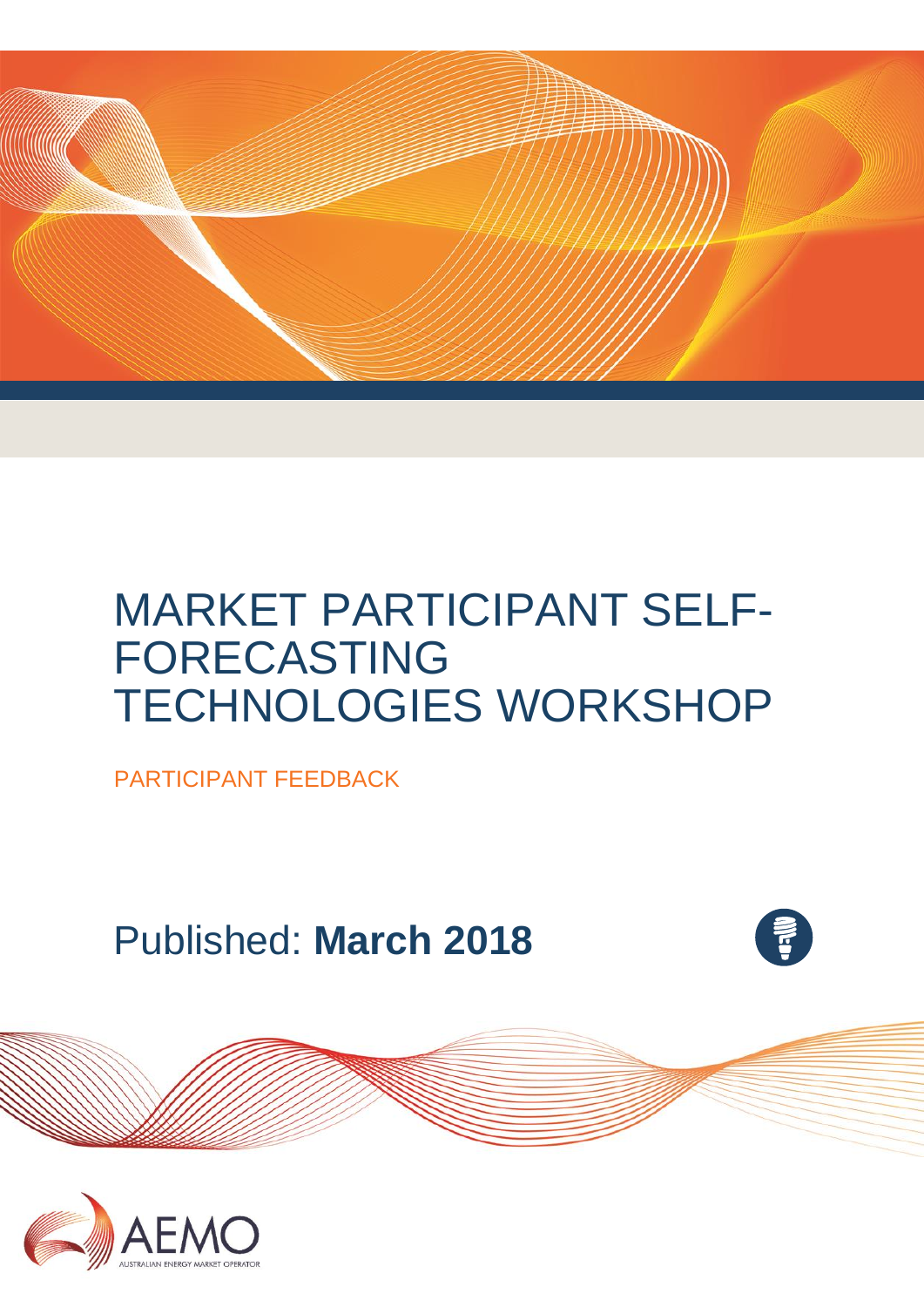

## **CONTENTS**

8

| <b>ABBREVIATIONS</b> | $\mathbf{3}$                                             |                |
|----------------------|----------------------------------------------------------|----------------|
| $\mathbf{1}$ .       | <b>INTRODUCTION</b>                                      | 4              |
| 1.1                  | Summary of updates and further communication             | $\overline{4}$ |
| 2.                   | <b>DISCUSSION OF QUESTIONS</b>                           | 6              |
| 2.1                  | Data submission requirements                             | 6              |
| 2.2                  | Participant validation requirements                      | 7              |
| 2.3                  | AEMO validation requirements                             | 7              |
| 2.4                  | Reporting of forecast information                        | 8              |
| 2.5                  | Use of SCADA Possible Power for validation and reporting | 9              |
| 2.6                  | Additional comments                                      | 10             |
|                      | APPENDIX A. SUMMARY OF SUBMISSIONS AND AEMO RESPONSES    | 11             |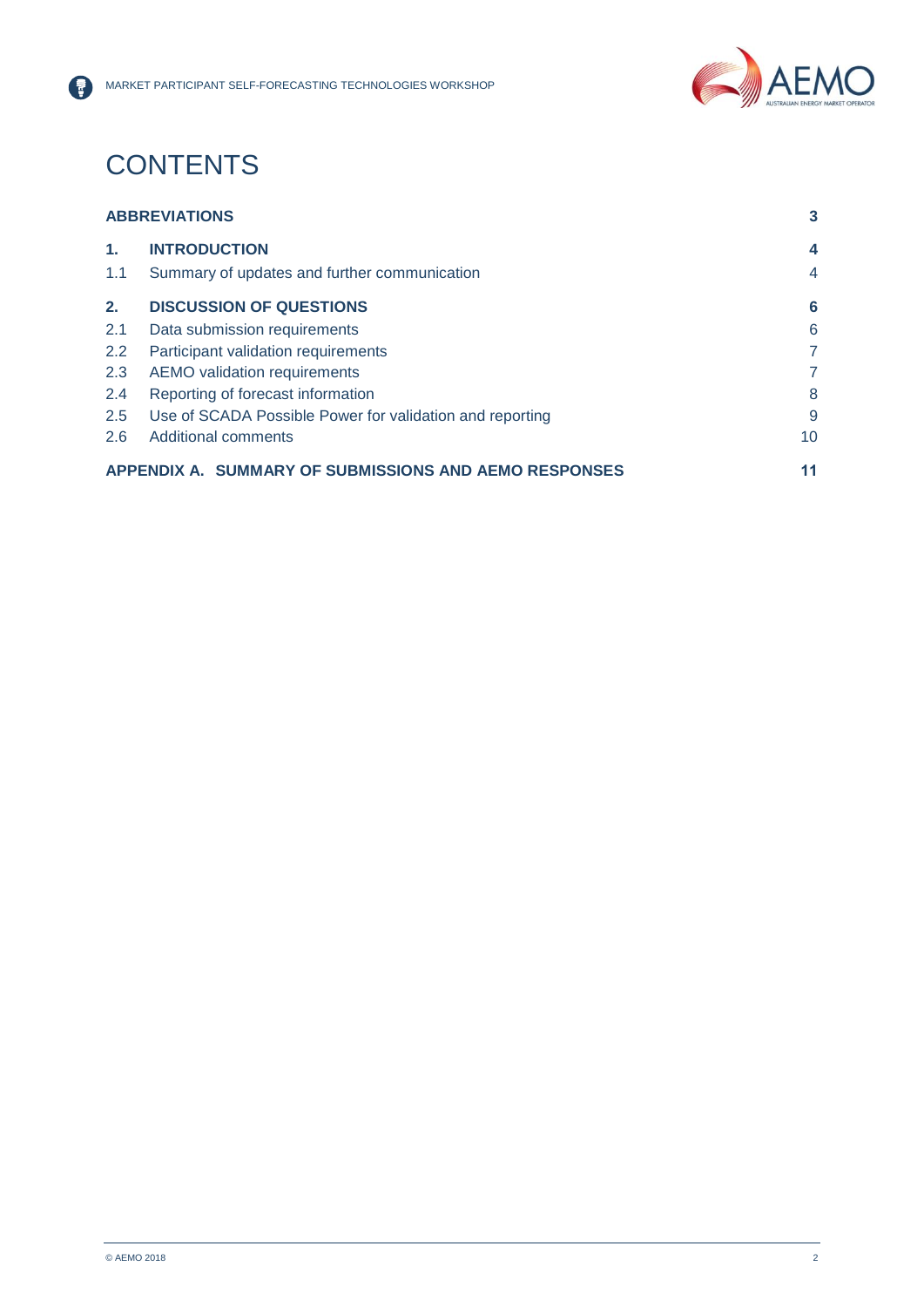

## <span id="page-2-0"></span>ABBREVIATIONS

8

| <b>Abbreviation</b> | <b>Expanded name</b>                       |
|---------------------|--------------------------------------------|
| <b>ASEFS</b>        | Australian Solar Energy Forecasting System |
| <b>AWEFS</b>        | Australian Wind Energy Forecasting System  |
| <b>CPF</b>          | <b>Causer Pays Factors</b>                 |
| <b>DI</b>           | Dispatch Interval                          |
| <b>DUID</b>         | Dispatchable Unit Identifier               |
| <b>MAE</b>          | Mean Absolute Error                        |
| MP5F                | Market Participant 5-Minute Forecast       |
| <b>NER</b>          | <b>National Electricity Rules</b>          |
| <b>POE</b>          | Probability of Exceedance                  |
| <b>SDC</b>          | Semi Dispatch Cap                          |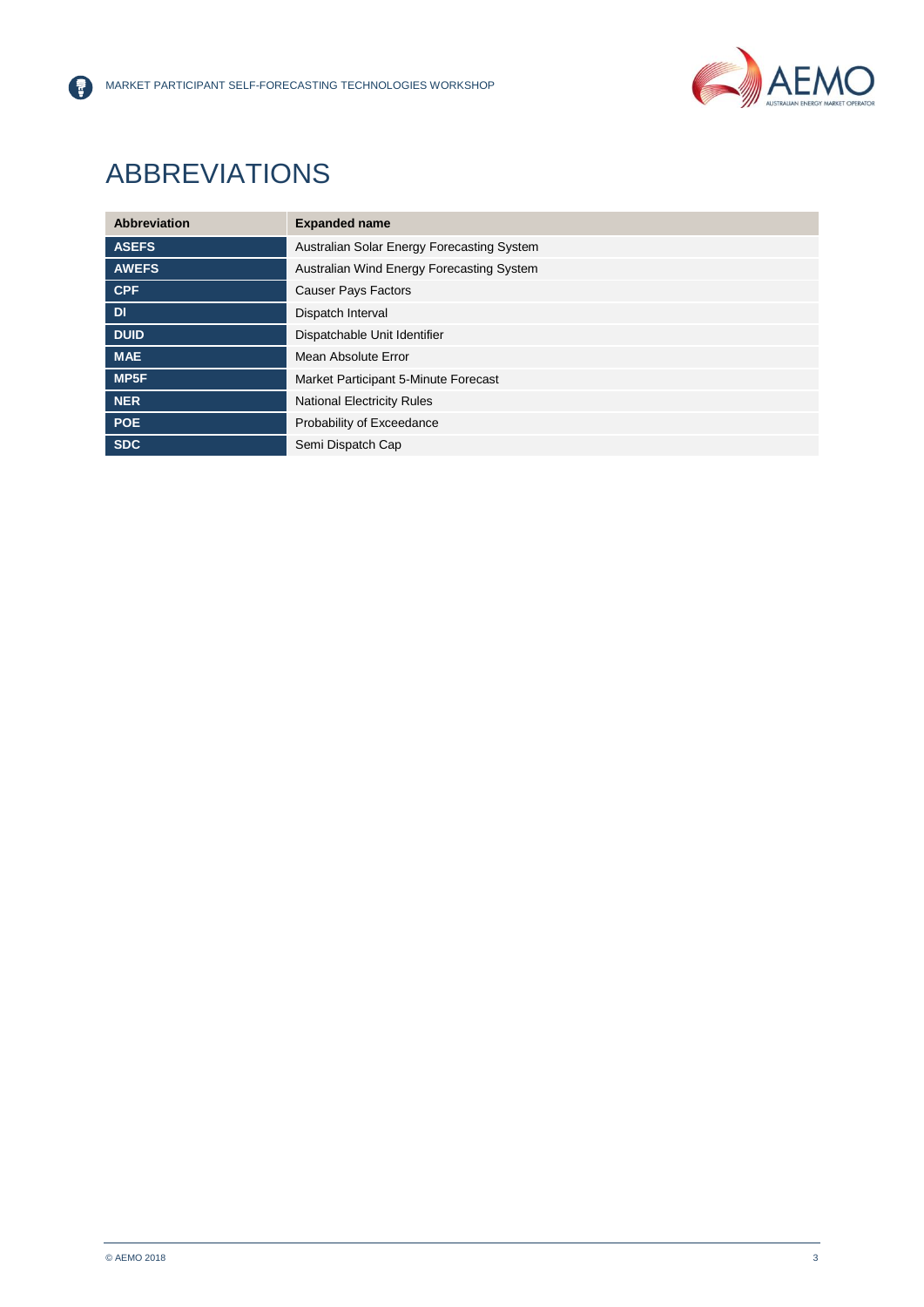

## <span id="page-3-0"></span>1. INTRODUCTION

Following the self-forecasting technologies workshop (utility scale solar and wind) on **Thursday, 15 February 2018**, AEMO requested feedback on the requirements for participant self-forecasting by **Friday, 23 February 2018**.

AEMO received feedback frmm 16 respondents. These were:

- AGL
- Akuo Energy
- **CSIRO**
- CWP Renewables
- Foresight Group
- $\bullet$  GE
- Infigen Energy
- Neoen Australia
- Proa Analytics
- Senvion Australia
- Solcast (Solar & Storage Modelling Pty Ltd)
- Suzlon Energy Australia
- Tilt Renewables
- University of NSW (School of Photovoltaic and Renewable Energy Engineering)
- University of South Australia (School of Information Technology and Mathematical Sciences)
- Windlab

All feedback discussed in this document relates to the materials shared and questions posed in the selfforecasting technologies workshop. These materials are available on the AEMO website at [https://www.aemo.com.au/Stakeholder-Consultation/Industry-forums-and-working-groups/Other](https://www.aemo.com.au/Stakeholder-Consultation/Industry-forums-and-working-groups/Other-meetings/Market-Participant-5-Minute-Self-Forecast)[meetings/Market-Participant-5-Minute-Self-Forecast.](https://www.aemo.com.au/Stakeholder-Consultation/Industry-forums-and-working-groups/Other-meetings/Market-Participant-5-Minute-Self-Forecast) 1

### <span id="page-3-1"></span>**1.1 Summary of updates and further communication**

After considering the feedback received, AEMO has made the following updates to the self-forecasting requirements:

- AEMO won't perform a frozen value check in its validations;
- AEMO range check will allow small negative values in its validations;
- AEMO intends to perform a rolling Mean Absolute Error (MAE) check against an error threshold in its validations;
- AEMO won't use Possible Power in its on-line validations. However, if available, Possible Power will form part of a suite of analysis in weekly offline checks.
- In addition to the variables proposed in the workshop, the confidential 5-minute reporting to participants will also include:
	- Persistence forecast (MW) (= SCADA Initial MW)
	- MP5F Validation Fail reason flag (Range Fail, MAE Fail, MP5F Quality Flag = "Not use")

l <sup>1</sup> Available in the Market Participant 5 Minute Forecast – Workshop Pack – 15 February 2018 on the Market Participant 5-Minute Self Forecast web page.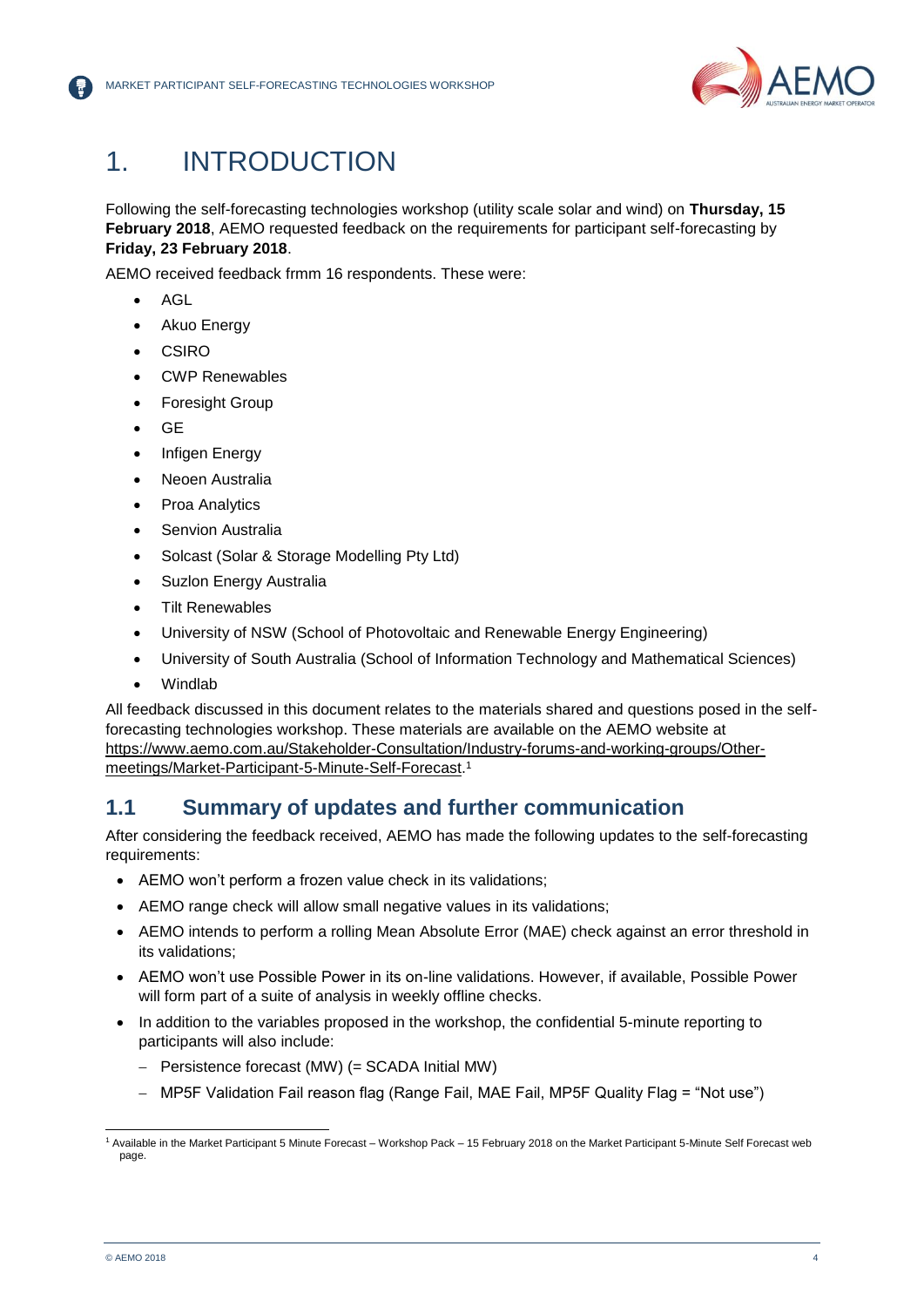

- Which forecast was used in Dispatch (MP5F, ANEMOS, PERSISTENCE, TARGET)
- MP5F Forecast Rolling 15-minute MAE (MW)
- ANEMOS Forecast Rolling 15-minute MAE (MW)
- Persistence Forecast Rolling 15-minute MAE (MW)
- All data produced in the real time reporting will be published publically the next day.
- Participants will be able to re-submit MP5F for the same Next DI Ending as often as required within the MP5F submission acceptance window; and
- Participants will receive a time-stamped submission success notice, partial notice (for an incomplete 5MPD submission) or rejection notice with error message from AEMO via Web API.

AEMO also considers that further information needs to be provided on the following:

- Web API authentication and security information;
- Web API technical requirements and submission process; and
- MAE calculation and a specific list of suggested participant validations.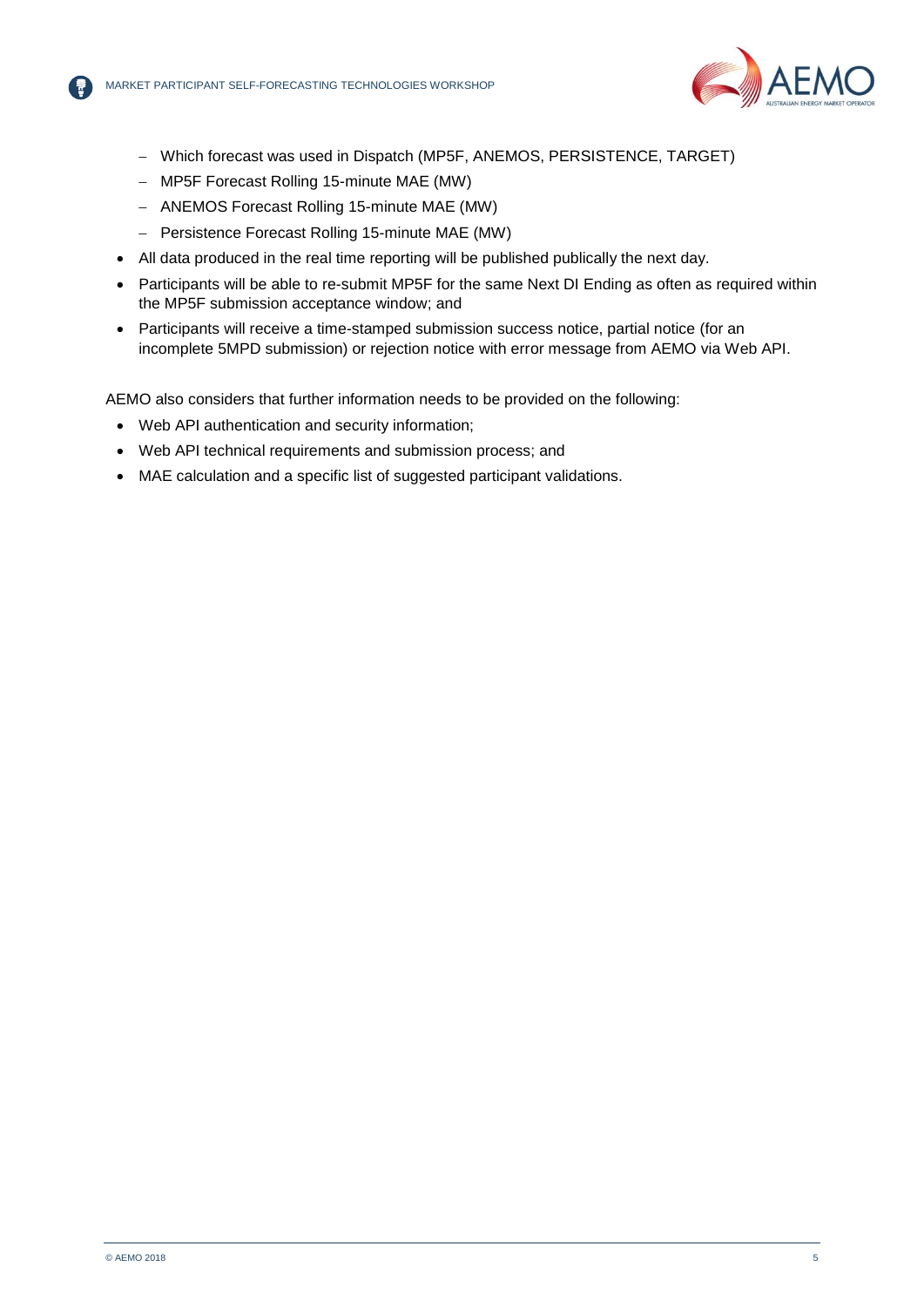

## <span id="page-5-0"></span>2. DISCUSSION OF QUESTIONS

## <span id="page-5-1"></span>**2.1 Data submission requirements**

**AEMO proposed the use of Web APIs for participants to submit their MP5F. The proposed data structure included DUID, run-datetime, interval\_datetime, MP5F and MP5F quality.** 

#### **2.1.1 Summary of submissions**

Ten respondents (**Akuo Energy, CSIRO, GE, Infigen, Neoen, Proa Analytics, Solcast, Tilt, UNSW, UniSA**) provided support for the use of Web API interface to receive the MP5F.

**Senvion** noted that for farms without existing Web APIs, a comprehensive technical manual and support should be available to assist the transition to this platform. They also noted a preference for existing interfaces to be updated to receive MP5F forecasts.

**GE, Senvion, Solcast and Tilt** raised the issue of Web API security and authentication. These respondents requested additional detail and further discussion on cybersecurity to ensure data integrity. Suggestions included: using token encryption to authenticate forecast information between a participant (or authorised third party) and AEMO (**Solcast**); and adherence to standards and best practices for market data access (e.g. ERCOT, PJM, ISO-NE) (**GE**).

Additional information on the submission process, bidding frequency and requirements was requested by six respondents (**AGL**, **Akuo Energy**, **CSIRO**, **Proa Analytics, Solcast, Tilt**).

Specific additional information requested on the Web API approach included:

- The response from the Web API to confirm receipt of submission  $e \cdot a$ . "ok", "malformed request", "authentication failed" etc. (**Infigen**, **Tilt**).
- Whether this application would be accessible through a MarketNet connection or directly from the Internet. (**Tilt**).
- More clarity around when bids will be accepted prior to the dispatch interval, how often forecasts can be re-submitted, and which will be accepted for final consideration. (**CSIRO**)
- Whether data sent to AEMO more than 5 minutes before a DI (for that DI) be used. (**Infigen**)

Submissions from **UNSW** and **UniSA** suggested submission of additional variables, including probabilistic forecasts (apart from the POE50, which is already included) and other variables used to create the power forecast (i.e. key weather variables). **Infigen** suggested splitting the participant quality flag into two, distinct tags: a binary data quality signal; and a binary use/ not use value.

#### **2.1.2 AEMO's comments**

AEMO considers SCADA submission of a MP5F out of scope for this project. However, may consider it for a future piece of work.

Several submissions indicated a desire for further information and a discussion on Web API authentication, security and processes. AEMO agrees with respondents that security is of critical importance and that the Web API design should follow industry best practices. AEMO will provide further detail on these aspects in a draft Web API technical design document and invite further discussion from participants at that point.

AEMO considers the submission of additional variables and probabilistic forecasts a key feature of a possible future work piece to extend MP5F to a longer time horizon. However, for the current project, AEMO will not be including provisions for submitting probabilistic forecasts.

Infigen suggested that two binary flags could be submitted with each MP5F, one indicating the quality of the data used in the MP5F and the other a discretionary flag indicating whether the forecast should be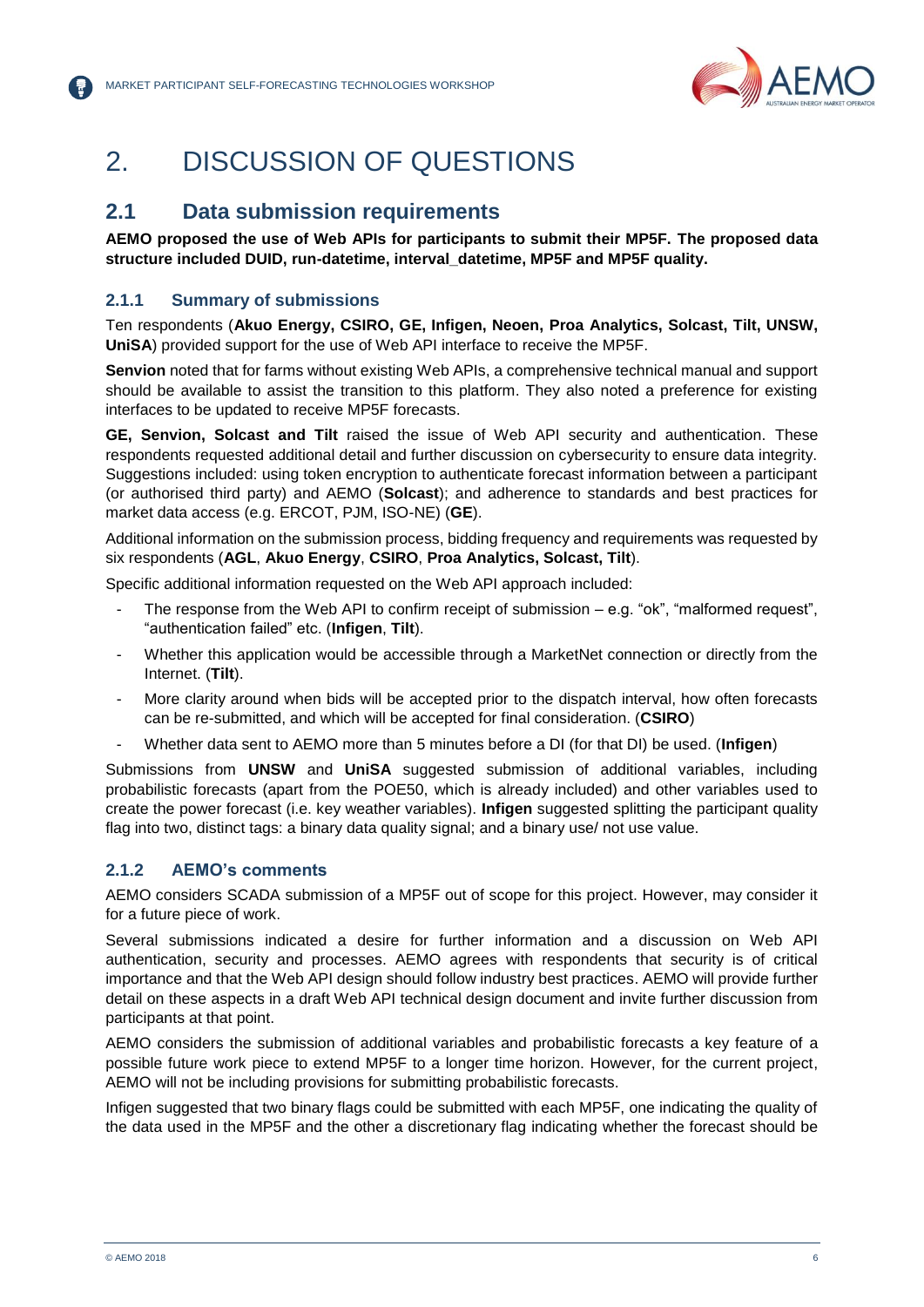

used. It is up to the participant to determine the validation checks that inform the use/ don't use flag. This could incorporate a check for good/ bad quality data.

## <span id="page-6-0"></span>**2.2 Participant validation requirements**

**The proposed participant validation requirements included: submission in a valid format; frozen check; range check; forecast error consistently better than an error threshold (15-minute MAE < Megawatt (MW) error threshold, where the actual value in the MAE calculation was proposed as either active power (non-Semi Dispatch Cap (SDC) intervals) and Possible Power (SDC intervals) or Possible Power for all intervals).**

**Comments on frozen and range checks have been addressed in Section [2.3.](#page-6-1) Comments on Possible Power have been addressed in Section [2.5.](#page-8-0)** 

#### **2.2.1 Summary of submissions**

Feedback on this question mainly related to (a) measuring forecast error, (b) setting the benchmark and (c) defining the MW error threshold.

- (a) Many respondents considered a 15 minute MAE to be a short time frame to measure forecast error, as collecting only 3 samples may not allow for solar and wind variability, which can be significant at times (**Solcast**, **Tilt**, **UNSW**, **UniSA**). **CSIRO** and **UniSA** suggested using RMSE to capture forecast performance during sudden events. **Solcast** suggested the use of a skill score for Solar farms (S = 1 – (RMSE\_self-forecast / RMSE\_persistence-forecast)). **Tilt** noted that the 15-minute window may be suitable to capture grossly erroneous forecasts, however is too short for the purpose of benchmarking.
- (b) Additional information was requested in the definition of 'benchmark' and 'consistently worse' (**Solcast**), MAE and a specific list of suggested participant validations (**Tilt**). The merits of using Possible Power as the actual value for SDC intervals is discussed in Section 2.5.
- (c) **AGL** proposed that the MW error threshold be a constant percentage of the facility maximum capacity. **UniSA** proposed a similar model, where the forecast is referenced to dynamically changing limits (this would also capture seasonal variability). **Solcast** suggested a purely persistence forecast be used (for Solar) as a benchmark.

**CSIRO**, **UNSW** and **UniSA** suggested probabilistic forecasting and use of prediction intervals to assist the validation of a forecast. The idea put forward was that the narrower the prediction interval (probability spread) for the forecasted output, the more reliable it is. **CSIRO** and **UniSA** also noted the benefit of using probabilistic forecasts over longer time horizons (i.e. greater than 5-minutes) to anticipate renewable energy uncertainty, such as approaching weather fronts or extreme events.

#### <span id="page-6-2"></span>**2.2.2 AEMO's comments**

The initial proposal for checking forecast error was designed to initiate discussion. It is clear that there are different preferred methods to validate forecast accuracy. It is up to the participant to determine how they wish to validate their MP5F and reflect this validation in their use/ don't use flag. AEMO strongly advises participants to use a comprehensive suite of validation checks for their MP5F and suggests inclusion of a rolling MAE against a relevant error threshold.

Probabilistic forecasting was suggested as a measure of quality. AEMO considers probabilistic forecasting to be out of scope of this initial system implementation which focuses on 5-minutes ahead POE50 forecast.

## <span id="page-6-1"></span>**2.3 AEMO validation requirements**

**The proposed AEMO validation checks included submission checks (valid format, no missing data, submitted before the start of the relevant DI and submitted by the correct participant) and**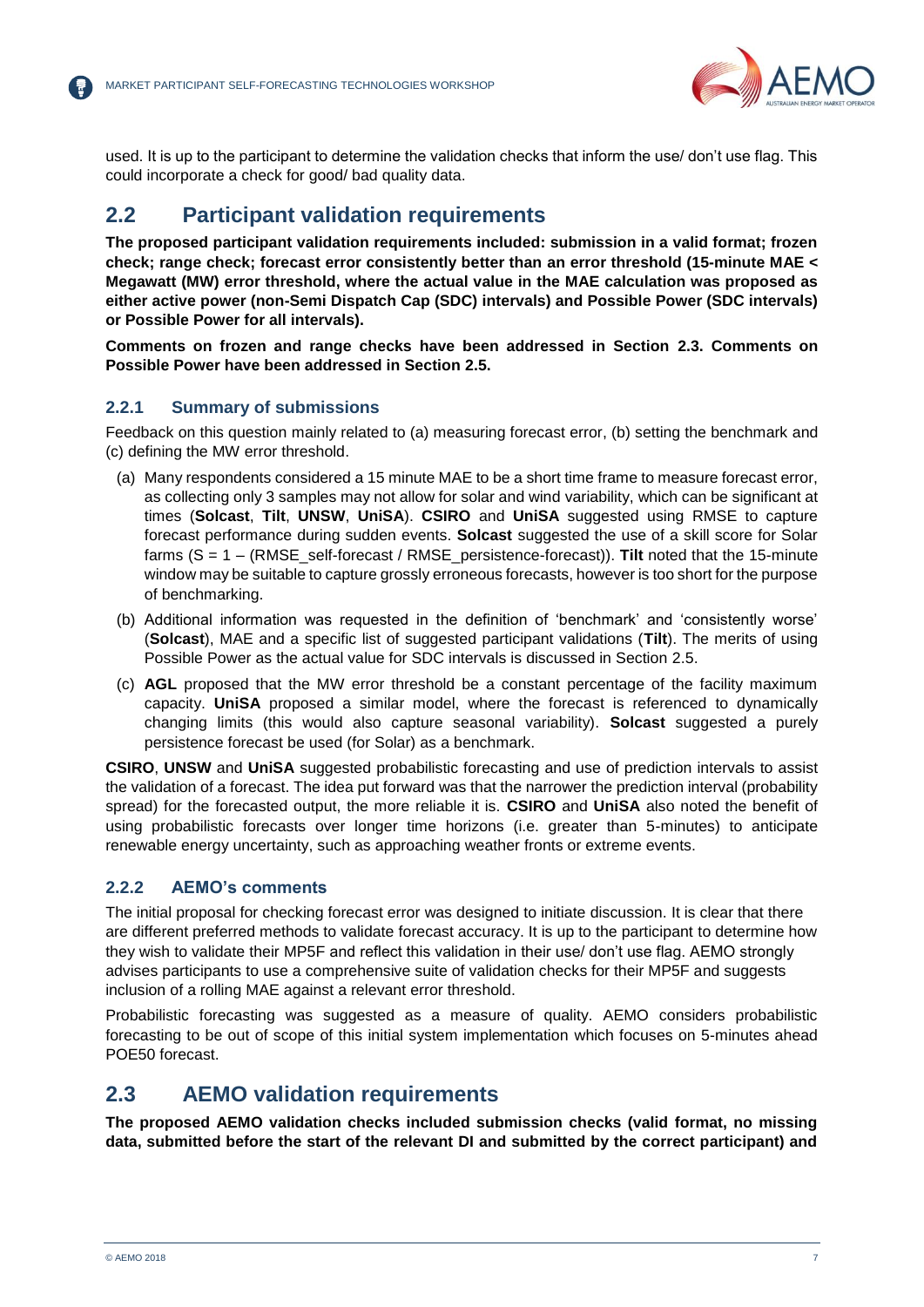

**forecast checks (check participant quality flag, range check (0 < forecast < max capacity), frozen check).** 

#### **2.3.1 Summary of submissions**

**AGL, Proa Analytics, UNSW** and **UniSA** noted that the validation logic for accepting a MP5F seemed reasonable. On the other hand, **GE**, **Infigen** and **Tilt** indicated a preference for AEMO to perform all validation functions, in addition to the wind farm.

With respect to the proposed validation requirements, specific feedback was given on the range check and frozen values check. **Neoen**, **Tilt** and **Windlab** expressed concern over the frozen data checks returning false positives. In particular, it was noted that false positive frozen data checks could occur for solar farms overnight; when a wind or solar farm predicts maximum output for several periods; or in general for solar and farms with a small maximum capacity.

**AGL, CWP Renewables**, **GE** and **Infigen** requested that the AEMO range check should allow negative values. These respondents noted that the forecast should be able to take into account the internal consumption of a wind (or solar) farm during low wind (or sun) and potential battery charging. One suggestion was for the range check to reflect the maximum consumption of the facility (i.e. Max consumption ≤ output ≤ max capacity) (**CWP Renewables**).

#### **2.3.2 AEMO's comments**

AEMO agrees to implement basic data quality checks independent of the participant. These checks are designed to allow AEMO to fulfil its obligations with regards to power system security. As stated in Section [2.2.2,](#page-6-2) AEMO encourages participants to develop their own validation suites that reflect a commitment to providing an accurate MP5F.

AEMO agrees that a frozen check implemented by AEMO may, at times, yield false positive results. AEMO will remove the frozen check from the validation requirements performed by AEMO, however sees no reason why a participant (with full knowledge of their facilities operational requirements) couldn't include a frozen check in their validation suite.

AEMO agrees that a small negative value may be possible for some facilities. AEMO intends to allow a small tolerance below zero and above the maximum capacity when performing the range check on a MP5F.

### <span id="page-7-0"></span>**2.4 Reporting of forecast information**

**AEMO proposed that a confidential real-time report should be sent to participants every 5 minutes containing the following information: DUID, participant forecast (MP5F), participant forecast quality flag, ANEMOS forecast, which forecast was used in dispatch, rolling forecast error for each forecast (optional). Feedback was requested on which of these variables (if any) should be made publically available.** 

#### **2.4.1 Summary of submissions**

There were two distinct views presented by proponents regarding the publication of MP5F information:

- (1) All (or a subset of) data should be available: Several respondents agreed with the publication of all metrics put forward by AEMO in the interest of transparency (**AGL**, **CSIRO**, **GE**, **Infigen**, **Proa Analytics**, **Tilt, UNSW**, **UniSA**). These respondents were also in favour of a rolling forecast performance metric. **Proa Analytics** suggested a 7 or 30 day rolling error measure, while **Tilt** suggested a rolling performance indicator on a 15 min, 1 hr, 1 day and 1 month basis. Additional metrics suggested included key forecast variables (irradiance, wind speed and direction) (**CSIRO**).
- (2) The data should not be publically available: It was noted that the industry standard for forecasts provided by vendors is for this information to be treated as commercial in confidence. Concern was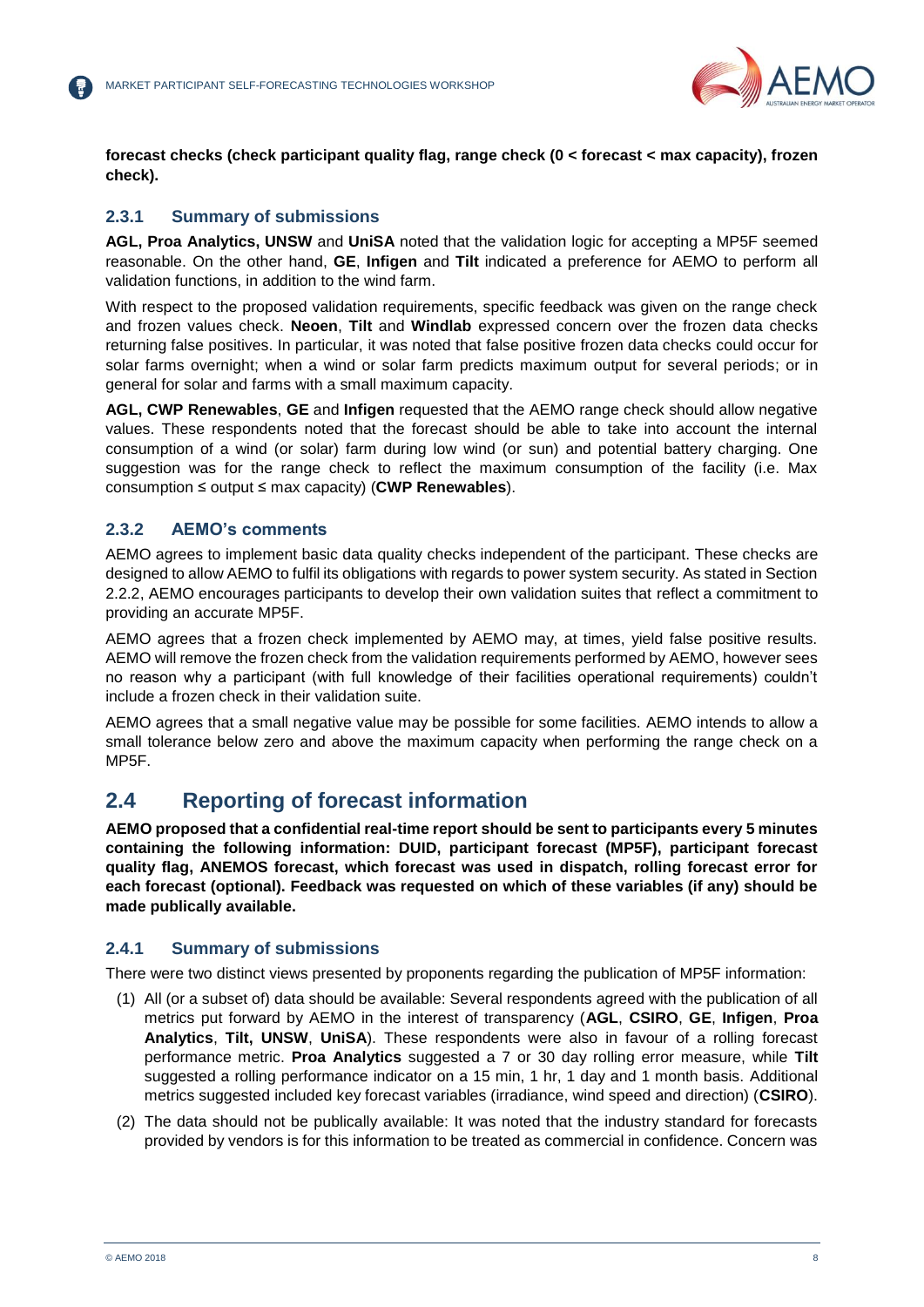

raised about the ability for third party vendors to access their data, which is typically purchased, for free (**Akuo Energy, Neoen**, **Solcast**).

For 5-minute real time reporting to participants, it was noted that it is preferable of AEMOs reporting to the generator (private report) to indicate which forecast (MP5F, ANEMOS, Initial MW, Previous target) was used, the reason for rejection of MP5F (if applicable) and the metric it was benchmarked against (**AGL**, **Tilt**).

#### **2.4.2 AEMO's comments**

The updated list of values to be confidentially reported to Market Participants after each Dispatch run is as follows:

- Run\_DateTime (when participant created the MP5F)
- Interval DateTime (DI Ending)
- DUID
- MP5F (MW)
- ANEMOS Forecast (MW)
- Persistence forecast (MW) (= SCADA Initial MW)
- MP5F Validation Fail reason flag (Range Fail, MAE Fail, MP5F Quality Flag = "Not use")
- Which forecast was used in Dispatch (MP5F, ANEMOS, PERSISTENCE, TARGET)
- MP5F Forecast Rolling 15-minute MAE (MW)
- ANEMOS Forecast Rolling 15-minute MAE (MW)
- Persistence Forecast Rolling 15-minute MAE (MW)

AEMO will also provide ad-hoc confidential reporting to the relevant Market Participant whenever their MP5F is manually disabled (including reason) or enabled by AEMO.

With regard to the publication of data, NER  $3.13.4(p)(7)$  and (q)(1) require that AEMO publish all dispatch UIGF and dispatch targets the next trading day, respectively. AEMO intends to publish all the above information publically the next day.

AEMO will not publish details of the forecast provider, forecasting model or variable used in the production of forecasts, as this is confidential information.

Additional suggested metrics, including semi-dispatch cap flag and initial MW, are already available to the public.

## <span id="page-8-0"></span>**2.5 Use of SCADA Possible Power for validation and reporting**

**AEMO proposed that Possible Power could be used in real-time validation by participants and in offline validation and reporting by AEMO (as a benchmark to compare their forecast performance).** 

#### **2.5.1 Summary of submissions**

**Senvion**, **Suzlon**, **UNSW** and **UniSA** noted that Possible Power would be a reasonable benchmark for validation in SDC intervals. However, several respondents did not agree with the use of Possible Power as a benchmark for forecast accuracy (**AGL**, **Akuo Energy**, **CWP Renewables**, **Infigen**, **Neoen**, **Tilt**). It was noted that the Possible Power signal is defined at the vendor/ OEM's discretion, making it inconsistent between facilities and potentially an unreliable benchmark signal (**AGL**, **Akuo Energy**, **CWP Renewables**, **Tilt**). A number of alternate suggestions were given by these respondents: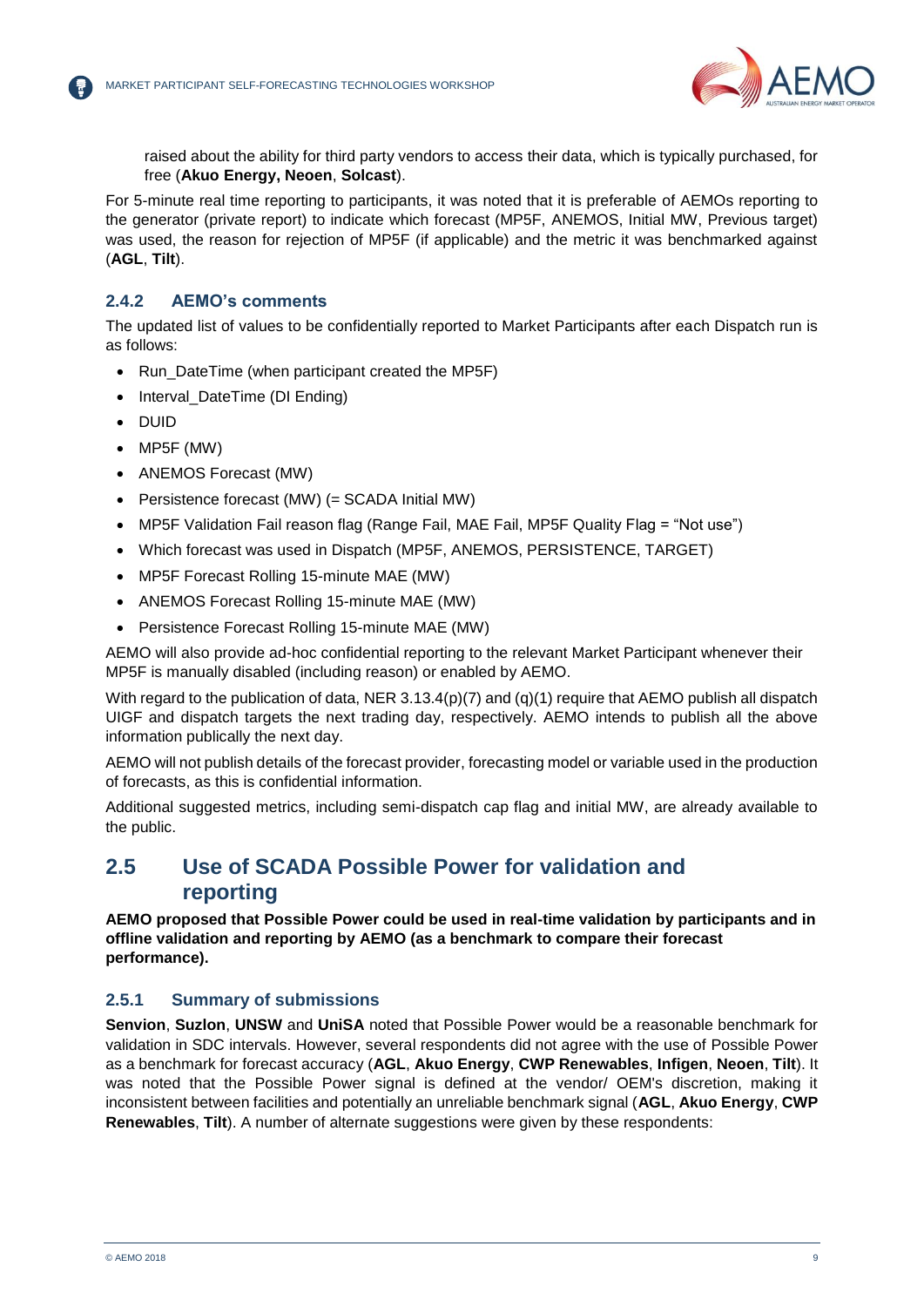

- For non-SDC intervals: Benchmark dispatch level against active power for non-SDC intervals (**Neoen**, **Proa Analytics**, **Solcast**, **Tilt**).
- For SDC intervals: **AGL** and **Neoen** suggested excluding these intervals from the performance benchmark calculation. Whereas, **Tilt** noted that this approach could also be used for SDC intervals to catch when the forecast was too high. They noted that this process would not assess if the forecast was too low, but the participant would be suitably incentivised to provide a high enough forecast in these SDC intervals.
- **CWP Renewables** suggested defining the Possible Power signal before incorporating it as a benchmark.

#### **2.5.2 AEMO's comments**

If available, Possible Power may be used by AEMO as part of an analysis suite for offline weekly checks. This would be a separate measure to determine performance in SDC intervals. Active power would be used for non-SDC intervals.

AEMO acknowledges that Possible Power definition varies between vendors/ OEMs and proposes to define it in Energy Conversion Model (EMC) as optional signal. In order to make this change an ECM consultation will need to be opened.

AEMO does not agree with the suggestion to exclude SDC intervals from the MP5F weekly performance measures. The absence of a performance measure for these intervals would unduly expose AEMO to the risk of scheduling errors. AEMO retains the right to reject forecasts during these periods if causing large dispatch errors or power system security issues.

### <span id="page-9-0"></span>**2.6 Additional comments**

#### **2.6.1 Summary of submissions**

Additional comments were made on the following:

- 1. Submitting forecasts for a more granular time interval (sub 5-minute) and whether an increased visibility over short term forecasts was beneficial to AEMO (**AGL, GE**).
- 2. Use of MP5F with batteries (specifically how the battery would affect the registration category). (**AGL**, )
- 3. Whether the MP5F would be extended to non-scheduled generators (**Infigen**, **Neoen**).
- 4. Inclusion of a causer pays factors (CPF) feedback loop as part of the real-time reporting (**GE**).

#### **2.6.2 AEMO's comments**

- 1. AEMO considers sub-5 minute forecasts out of scope for MP5F.
- 2. The proof of concept only encompasses facilities registered as Market Semi Scheduled. Facilities are subject to the current registration requirements under the NER Chapter 2 and the [interim arrangements for utility scale battery technology.](https://www.aemo.com.au/Electricity/National-Electricity-Market-NEM/Participant-information/New-participants/Interim-arrangements-Utility-Scale-Battery-Technology)
- 3. AEMO considers the MP5F for non-scheduled units to be out of scope of the current work. Although AWEFS produces dispatch forecasts for significant non-scheduled wind farms, these forecasts are not currently used in Dispatch. AEMO considers the visibility of non-scheduled generators to be critical in maintaining power system security in the NEM and sees the value in considering this for a future piece of work.
- 4. AEMO considers the inclusion of CPF out of scope of this trial. This proof of concept focuses on the improved 5-minute ahead forecast. As a metric for success, it is impractical to isolate the impact of improved 5-minute forecast from the natural 4-second intermittency.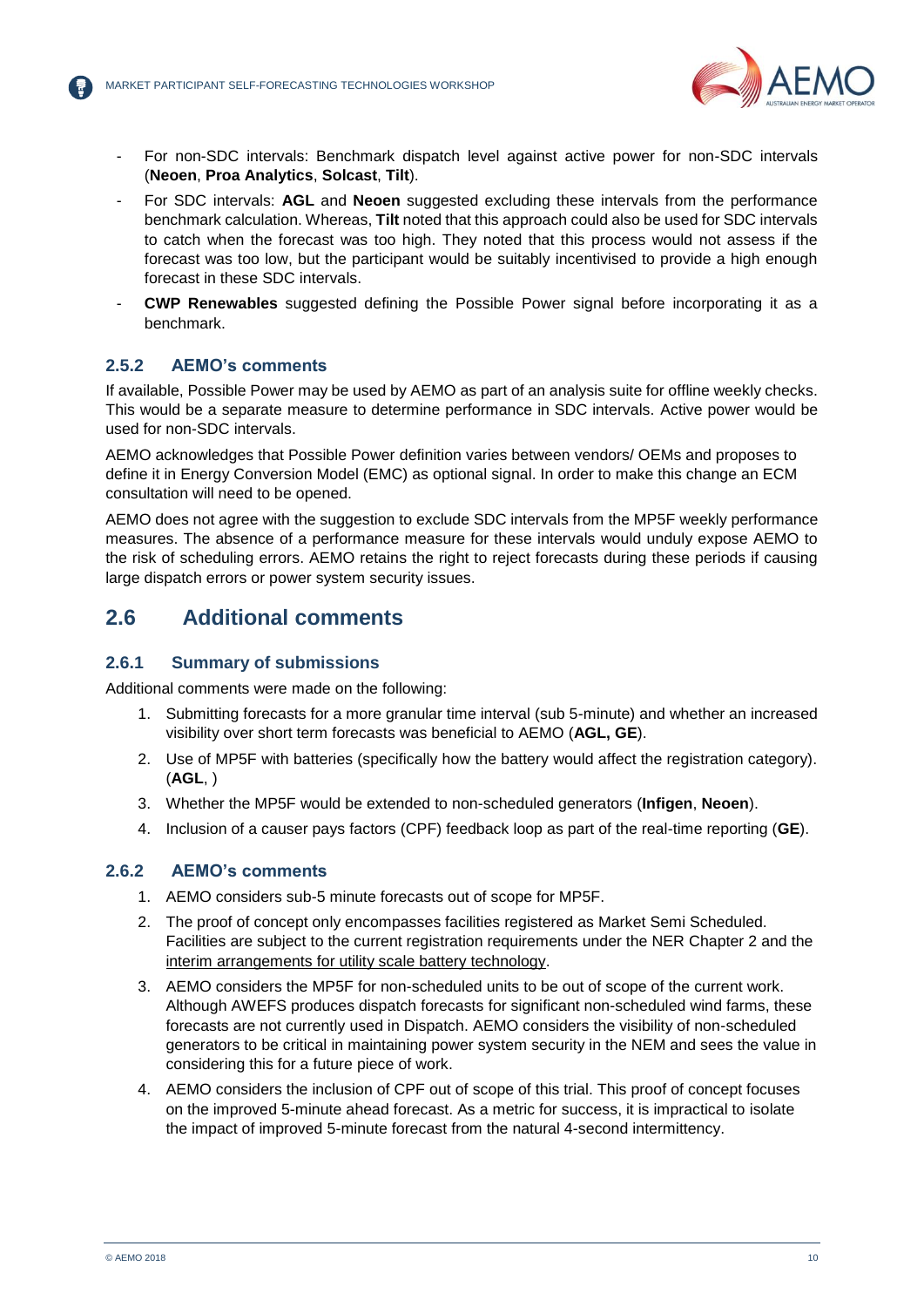

# APPENDIX A. SUMMARY OF SUBMISSIONS AND AEMO RESPONSES

<span id="page-10-0"></span>

| No.            | Question<br>No. | Respondent | <b>Comment</b>                                                                                                                                                                                                                                                                                                                                                                                                                                                                                                                                                                                                         | <b>AEMO Response</b>                                                                                    |
|----------------|-----------------|------------|------------------------------------------------------------------------------------------------------------------------------------------------------------------------------------------------------------------------------------------------------------------------------------------------------------------------------------------------------------------------------------------------------------------------------------------------------------------------------------------------------------------------------------------------------------------------------------------------------------------------|---------------------------------------------------------------------------------------------------------|
| $\mathbf{1}$ . | $\overline{2}$  | <b>AGL</b> | "AGL would like to be able to submit a negative MW forecast"                                                                                                                                                                                                                                                                                                                                                                                                                                                                                                                                                           | Addressed in S2.3.2.                                                                                    |
| 2.             | 2               | <b>AGL</b> | "AGL proposes that the "MW Error Threshold" be a percentage of the wind or solar farm maximum<br>capacity. The acceptable percentage error would be constant for each site, but the acceptable absolute<br>MW error would be proportional to the size of the site."                                                                                                                                                                                                                                                                                                                                                    | Noted in S2.2.1.                                                                                        |
| 3.             | 3               | AGL        | AGL agrees with the real time validation logic shown on slide 18 of the slide pack.                                                                                                                                                                                                                                                                                                                                                                                                                                                                                                                                    | Noted in S2.3.1.                                                                                        |
| 4.             | 4               | <b>AGL</b> | "In addition to the items listed on slide 19 of the slide pack, AGL would like to include the rolling forecast<br>error (signed error) for each forecast, the "initial MW" for the dispatch interval, and the state of the "SDC<br>flag"."                                                                                                                                                                                                                                                                                                                                                                             | Noted in S2.4.1.                                                                                        |
| 5.             | 4               | <b>AGL</b> | "AGL would like to view detail of which "ANEMOS" forecast is used: "ANEMOS" forecast, "Persistence" or<br>"Previous Target"."                                                                                                                                                                                                                                                                                                                                                                                                                                                                                          | Noted in S2.4.1.                                                                                        |
| 6.             | 5               | <b>AGL</b> | "Since different algorithms are used by different wind turbine vendors, and turbine types of the same<br>vendor, AGL does not agree with the proposal of using a "possible power" tag as a measure of prediction<br>accuracy. AGL would like SDC intervals to be excluded from the performance benchmark calculation;<br>forecast performance will only be compared with actual generation during non-SDC intervals, measured at<br>the point of connection."                                                                                                                                                          | Noted in S2.5.1.                                                                                        |
| 7.             | 6               | <b>AGL</b> | "AGL would like to propose MACARTH1 as a participant in the trial. It is Australia's largest wind farm, and<br>also one of the worst performers in terms of "causer pays" factors".<br>AGL would like to propose NYNGAN1 as a participant in the trial. It is Australia's largest solar farm.<br>AGL would like to propose WPWF as a participant in the trial. AGL believes there is just as much value in<br>producing a MP5F for the non-scheduled assets as there are for the semi-scheduled assets.<br>AGL would like to propose a wind or solar farm that has been registered for FCAS participate in the trial." | Project proposals for the trial should be<br>submitted to ARENA.                                        |
| 8.             | 6               | <b>AGL</b> | "AGL would like to understand how we will be officially notified of a poor performing forecast and the<br>process to re-enable a MP5F after it has been "turned off"."                                                                                                                                                                                                                                                                                                                                                                                                                                                 | Further information to be provided on<br>API requirements and process, noted in<br>S2.1.2.              |
| 9.             | 6               | <b>AGL</b> | "AGL would like to understand more about the API technical details."                                                                                                                                                                                                                                                                                                                                                                                                                                                                                                                                                   | Further information to be provided on<br>API requirements and process, noted in<br>S <sub>2.1.2</sub> . |
| 10.            | 6               | <b>AGL</b> | "AGL would like to understand how the 5MPF may be used when batteries start being installed behind the<br>point of connection of semi-dispatchable sites? Will the site remain semi-dispatchable, and therefore<br>require a 5MPF signal, or would the site be registered as dispatchable?"                                                                                                                                                                                                                                                                                                                            | Addressed in S2.6.2.                                                                                    |
| 11.            | 6               | <b>AGL</b> | "AGL would like to trial submitting a forecast at more frequent intervals than 5-minutes (i.e. 1 minute<br>intervals). We are interested to know if there is any benefit to other markets (i.e. regulation FCAS) if AEMO<br>had greater visibility of shorter term forecasts."                                                                                                                                                                                                                                                                                                                                         | Noted in S2.6.1.                                                                                        |

2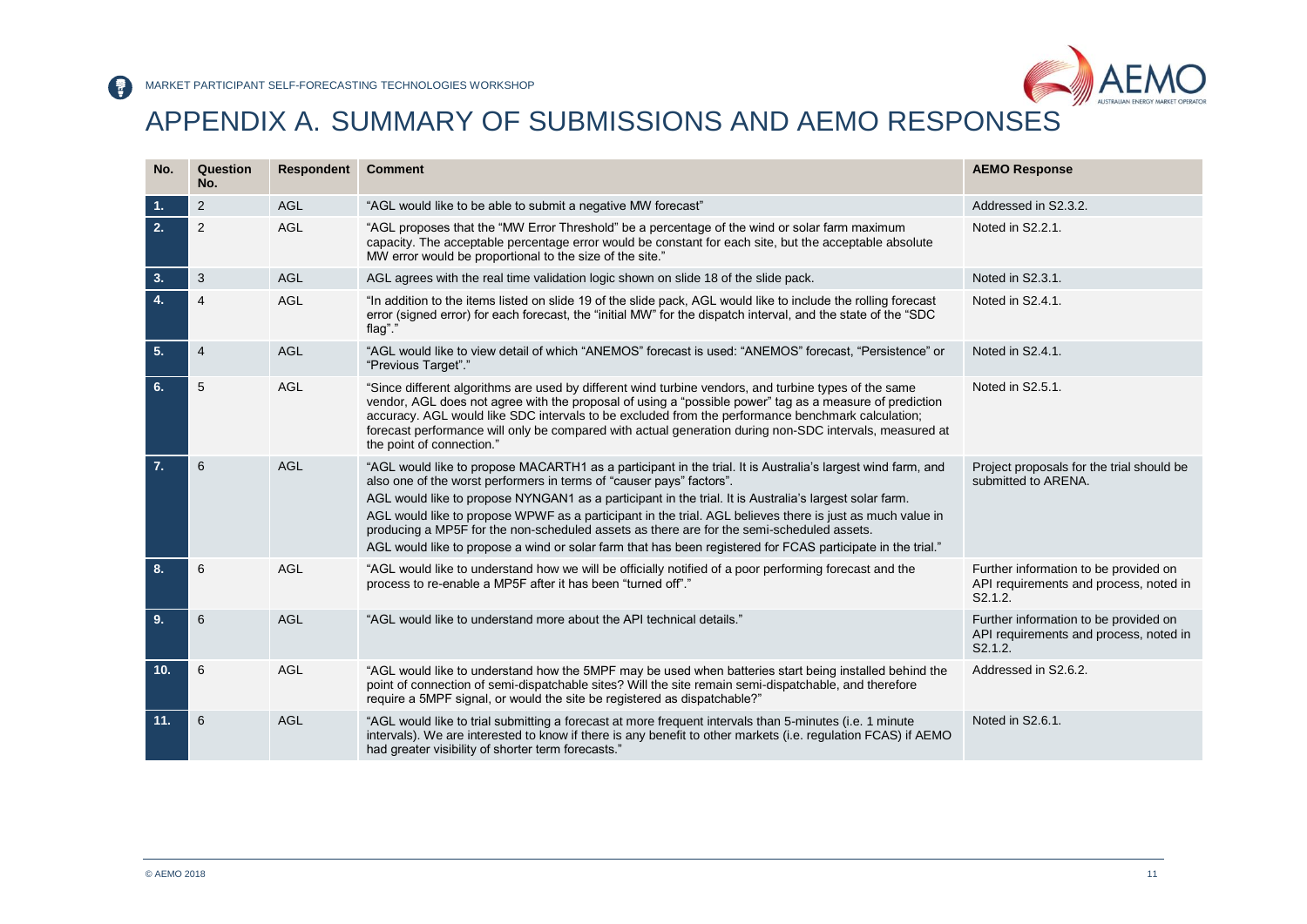

| No. | Question<br>No. | Respondent   | <b>Comment</b>                                                                                                                                                                                                                                                                                                                                                                                                                                                                                                                         | <b>AEMO Response</b>                                                                                                                                                                                                                                                                                            |
|-----|-----------------|--------------|----------------------------------------------------------------------------------------------------------------------------------------------------------------------------------------------------------------------------------------------------------------------------------------------------------------------------------------------------------------------------------------------------------------------------------------------------------------------------------------------------------------------------------------|-----------------------------------------------------------------------------------------------------------------------------------------------------------------------------------------------------------------------------------------------------------------------------------------------------------------|
| 12. | 1               | Akuo Energy  | "We are in favour of a Web API submission which allow the participant to submit forecasts within the right<br>time frame. However, submitting / editing a report through a web API could be time consuming depending<br>on the frequency and the process of the submissions. Could you precise how scalable your infrastructure<br>will be (slide 14)?"                                                                                                                                                                                | Further information to be provided on<br>API requirements and processes, noted<br>in S2.1.1.                                                                                                                                                                                                                    |
| 13. | 2               | Akuo Energy  | "Benchmark on forecast error should not prevent a participant from sending a forecast to AEMO. The<br>participant will already be warned by AEMO through the weekly report and be turned off in case its<br>forecasting performance is not good enough."                                                                                                                                                                                                                                                                               | AEMO will always accept MP5F<br>submissions, but won't use them if<br>validation checks fail.                                                                                                                                                                                                                   |
| 14. | $\overline{4}$  | Akuo Energy  | "AEMO should not disclose forecast information to the public. Indeed, the operators have confidentiality<br>agreements with forecasters preventing them to disclose this information. Additionally, various sets of data<br>are purchased in order to perform the forecast, and disclosing them will result in giving the information for<br>free to the public."                                                                                                                                                                      | Addressed in S2.4.2.                                                                                                                                                                                                                                                                                            |
| 15. | $\sqrt{5}$      | Akuo Energy  | "SCADA Possible Power is not a good performance benchmark. The calculation method is different<br>according to each operator so comparing forecasts based on this value would not be accurate."                                                                                                                                                                                                                                                                                                                                        | Noted in S2.5.1.                                                                                                                                                                                                                                                                                                |
| 16. | 6               | Akuo Energy  | "No mention of remuneration system has been done during the workshop. However, the investment<br>needed to set up the forecasting system is substantial, so does AEMO intend to compensate the<br>participants in any way?"                                                                                                                                                                                                                                                                                                            | AEMO will not fund the Web API<br>development costs.<br>For information on the potential proof of<br>concept, contact arena at<br>forecasting@arena.gov.au.                                                                                                                                                     |
| 17. | $\mathbf{1}$    | <b>CSIRO</b> | "The proposed self-forecasting submission structure and data fields are generally acceptable, but we<br>believe that the additions as noted in question 2 would improve the process."                                                                                                                                                                                                                                                                                                                                                  | Noted in S2.1.1.                                                                                                                                                                                                                                                                                                |
| 18. | 2               | <b>CSIRO</b> | "More clarity around the MP5F forecast's meaning and how forecast accuracy will be evaluated by AEMO<br>would be advantageous  Most modern forecasting techniques allow for probabilistic outputs, and this<br>should be strongly considered for inclusion in the self-forecasting specification."                                                                                                                                                                                                                                     | If the participant deems that<br>probabilistic forecasting will assist with<br>determine the quality of their forecast,<br>then they may use this metric.<br>Intention to distribute additional<br>information noted in S2.1.2.<br>Use of probabilistic forecasts in<br>participant validation noted in S2.2.1. |
| 19. | 2               | <b>CSIRO</b> | "Forecasts with longer lead-times than 5 minutes should also be considered."                                                                                                                                                                                                                                                                                                                                                                                                                                                           | Addressed in S2.1.2 and 2.2.2.                                                                                                                                                                                                                                                                                  |
| 20. | 2               | <b>CSIRO</b> | "More clarity is also desirable around when bids will be accepted prior to the dispatch interval, how often<br>forecasts can be re-submitted, and which will be accepted for final consideration."                                                                                                                                                                                                                                                                                                                                     | Further information to be provided on<br>API requirements and process, noted in<br>S2.1.1.                                                                                                                                                                                                                      |
| 21. | $\overline{4}$  | <b>CSIRO</b> | "Information released to the public should also include, for each participant:<br>• All forecasts submitted, with submission timestamps.<br>• Key variables used in producing the forecast such as irradiance, wind speed & direction.<br>• Power actually dispatched during the interval.<br>. Data on any factors influencing power dispatched, such as dispatch caps.<br>Market participants should have access to this data in real time, to accommodate additional uses for this<br>data (such as by Energy Services Companies)." | Noted in S2.4.1.                                                                                                                                                                                                                                                                                                |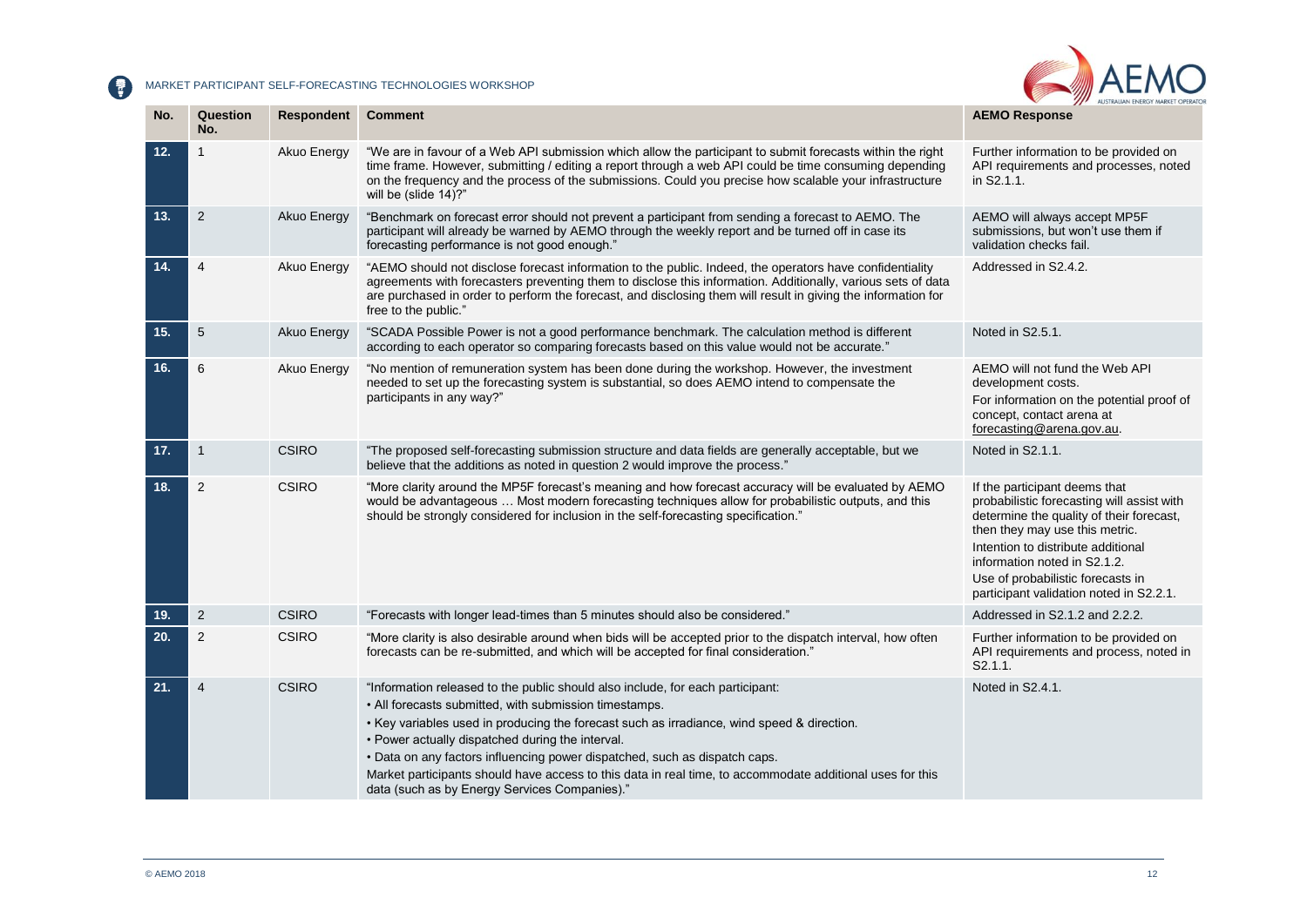



| No. | Question<br>No. | Respondent               | <b>Comment</b>                                                                                                                                                                                                                                                                                                                                                                                                                                                                                                                                                                                                                                                                                                                                  | <b>AEMO Response</b>                                                                                                                                                                                                  |
|-----|-----------------|--------------------------|-------------------------------------------------------------------------------------------------------------------------------------------------------------------------------------------------------------------------------------------------------------------------------------------------------------------------------------------------------------------------------------------------------------------------------------------------------------------------------------------------------------------------------------------------------------------------------------------------------------------------------------------------------------------------------------------------------------------------------------------------|-----------------------------------------------------------------------------------------------------------------------------------------------------------------------------------------------------------------------|
| 22. | $\overline{2}$  | <b>CWP</b><br>Renewables | "Forecast within range (0->Max Capacity) validation doesn't allow for MW consumption of intermittent<br>generators at 0 MW output."                                                                                                                                                                                                                                                                                                                                                                                                                                                                                                                                                                                                             | Addressed in S2.3.2.                                                                                                                                                                                                  |
| 23. | 3               | <b>CWP</b><br>Renewables | "Forecast within range (0->Max Capacity) validation doesn't allow for MW consumption of intermittent<br>generators at 0 MW output. This could be anywhere between 0-2% of maximum output. Suggestion: range<br>changed to reflect the maximum consumption, i.e. (Max_consumption =< Output =< Max_Capacity)."                                                                                                                                                                                                                                                                                                                                                                                                                                   | Addressed in S2.3.2.                                                                                                                                                                                                  |
| 24. | 5               | <b>CWP</b><br>Renewables | "The definition of the "Possible Power" signal is defined at the vendor's/OEM's discretion, and is therefore<br>potentially an unreliable reference signal. Suggest defining possible power signal, or other, to reflect a<br>distinctly defined quantity (e.g. Possible (Active) Power, Mean Active Power over 5-minutes, etc) and<br>certifying the signal for use before incorporating as a benchmark in any interval."                                                                                                                                                                                                                                                                                                                      | Addressed in S2.5.2.                                                                                                                                                                                                  |
| 25. | 6               | <b>CWP</b><br>Renewables | "If (intermittent) generators are expected to provide a MP5F signal, or in fact any future interval, perhaps<br>the anticipated/predicted wind/irradiance conditions should be offered to each generator as an input. If<br>generators are expected to provide their own short-term predictions, then it is likely that generators would<br>require support to realise that capability."                                                                                                                                                                                                                                                                                                                                                        | AEMO doesn't forecast wind speed of<br>solar irradiance.<br>For information on the potential proof of<br>concept, contact arena at<br>forecasting@arena.gov.au.                                                       |
| 26. | <b>NA</b>       | Foresight<br>Group       | "Note that if the MP5F forecast is worse than ANEMOS forecast then the MP5F forecast will not be used.<br>My initial comment is it will be interesting to see how often this occurs in practice."                                                                                                                                                                                                                                                                                                                                                                                                                                                                                                                                               | The MP5F will always be used unless<br>the associated quality flag indicates<br>'don't use', it fails AEMOs real time<br>validations or has been turned off<br>following failed offline validation checks<br>process. |
| 27. | 1               | <b>GE</b>                | "We believe that a design based on a Web API would be an improvement on the "Estimated Power" tag in<br>the SCADA and that the structure proposed covers all the tags required."                                                                                                                                                                                                                                                                                                                                                                                                                                                                                                                                                                | Noted in S2.1.1.                                                                                                                                                                                                      |
| 28. | 1               | <b>GE</b>                | "We would recommend referring to the standards and best practices below for market data access:<br>ERCOT: http://www.ercot.com/mktrules/nprotocols/current in particular Load Forecasting requirements:<br>- Protocol section -3.2.2 Long-Term Demand Forecasts<br>- Protocol section -3.12 Load Forecasting<br>- Protocol section -4.2.2 Wind Powered Generation Resource Production Potential.<br>- Protocol section-4.2.3 Posting Forecasted ERCOT System Conditions<br>- Protocol section -5.5.1 Security Sequence<br>- Protocol section -8.2 ERCOT Performance Monitoring and Compliance<br>PJM: http://www.pjm.com/markets-and-operations/etools/edatafeed.aspx<br>ISO-NE: https://www.iso-ne.com/participate/support/web-services-data." | Noted in S2.1.1.                                                                                                                                                                                                      |
| 29. | 1               | <b>GE</b>                | "We would also require additional detail and further discussion on cybersecurity to ensure data integrity."                                                                                                                                                                                                                                                                                                                                                                                                                                                                                                                                                                                                                                     | Further information to be provided on<br>API requirements and process, noted in<br>S2.1.1.                                                                                                                            |
| 30. | 1               | <b>GE</b>                | "We would recommend UTC timestamps. Also need to consider wind farm time zones for data submission"                                                                                                                                                                                                                                                                                                                                                                                                                                                                                                                                                                                                                                             | As the NEM operates on AEST, these<br>time stamps will be used in preference<br>to UTC.                                                                                                                               |
| 31. | $\overline{2}$  | <b>GE</b>                | "We believe that the minimum forecast range should allow negative values."                                                                                                                                                                                                                                                                                                                                                                                                                                                                                                                                                                                                                                                                      | Addressed in S2.3.2.                                                                                                                                                                                                  |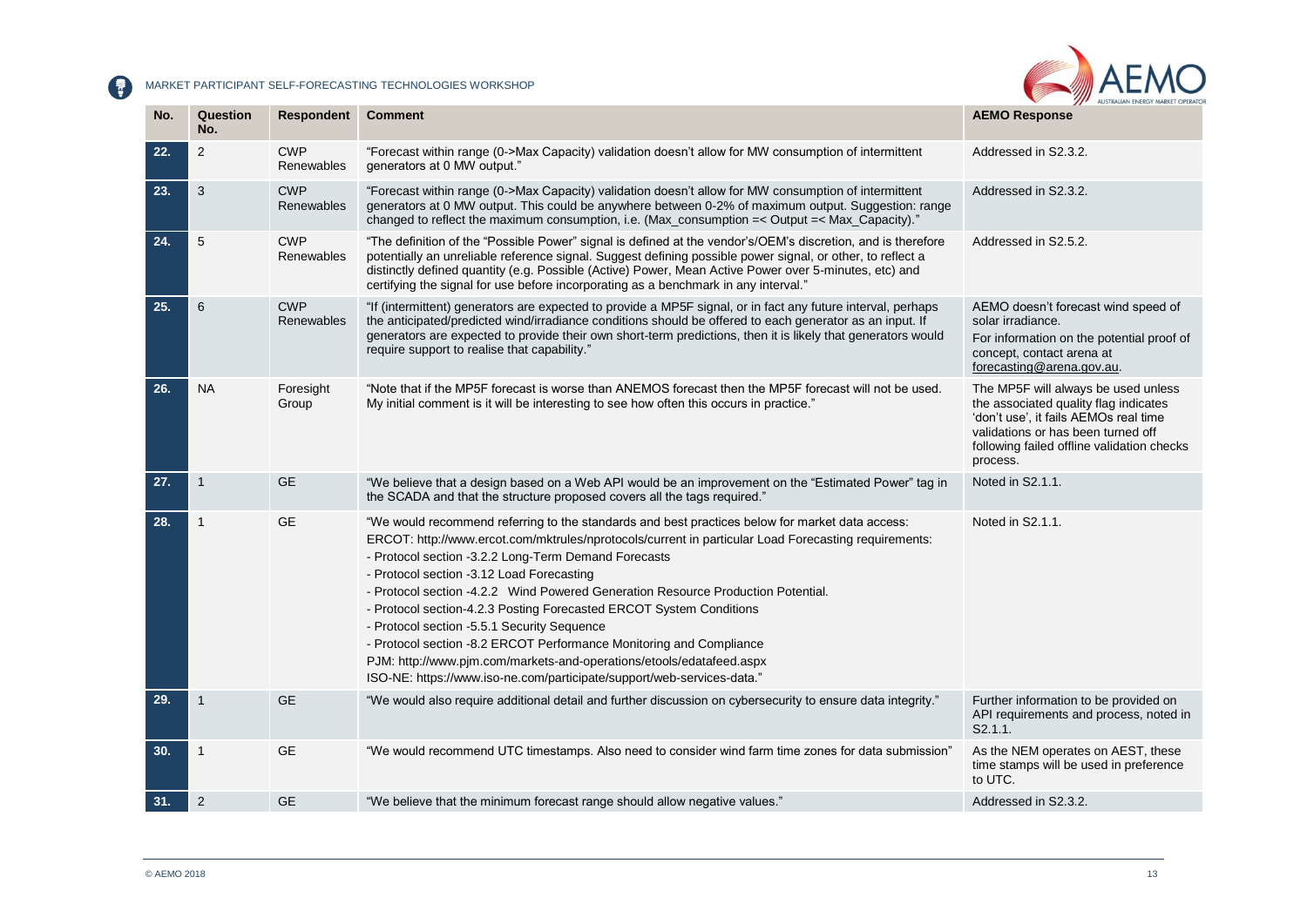

| No. | Question<br>No. | Respondent | <b>Comment</b>                                                                                                                                                                                                                                                                                                                                                                                                                                                                                                                                                                                                                                                                                                                                                                                                                                                                                                                                                                                                                                                                                                            | <b>AEMO Response</b>                                                                                                                                                                            |
|-----|-----------------|------------|---------------------------------------------------------------------------------------------------------------------------------------------------------------------------------------------------------------------------------------------------------------------------------------------------------------------------------------------------------------------------------------------------------------------------------------------------------------------------------------------------------------------------------------------------------------------------------------------------------------------------------------------------------------------------------------------------------------------------------------------------------------------------------------------------------------------------------------------------------------------------------------------------------------------------------------------------------------------------------------------------------------------------------------------------------------------------------------------------------------------------|-------------------------------------------------------------------------------------------------------------------------------------------------------------------------------------------------|
| 32. | $\overline{2}$  | <b>GE</b>  | "We believe that Participants data validation should be optional but driven by the need to ensure their<br>submissions are accepted and to increase forecasting accuracy. Hence this shouldn't be a requirement as<br>such."                                                                                                                                                                                                                                                                                                                                                                                                                                                                                                                                                                                                                                                                                                                                                                                                                                                                                              | Addressed in S2.3.2.                                                                                                                                                                            |
| 33. | 4               | <b>GE</b>  | We are comfortable with the proposed approach.                                                                                                                                                                                                                                                                                                                                                                                                                                                                                                                                                                                                                                                                                                                                                                                                                                                                                                                                                                                                                                                                            | Noted in S2.4.1.                                                                                                                                                                                |
| 34. | 5               | <b>GE</b>  | "We would welcome the opportunity to discuss what this benchmark would be used for and how it would<br>affect the [Causer Pays Factors]."                                                                                                                                                                                                                                                                                                                                                                                                                                                                                                                                                                                                                                                                                                                                                                                                                                                                                                                                                                                 | Addressed in S2.6.2                                                                                                                                                                             |
| 35. | 6               | <b>GE</b>  | Given that the main objective for the market operator and participants is to optimise the FCAS<br>requirements (hence reducing Causer Pays charges), it would be great to ensure that we drive and<br>measure forecast accuracy based on its impact on the Causer Pays Factor of each wind farm (in isolation<br>from their potential broader portfolios).<br>A couple of ideas that could improve the alignment between Self-forecast and Causer Pays:<br>1. including a CPF feedback loop as part of the real-time reporting. In particular the CPF with ANEMOS<br>forecast vs CPF with Self-forecasting over the last 5min interval; and<br>2. increasing the resolution of the self-forecast (e.g. forecast the power every minute within the 5min<br>interval instead of just forecasting the instantaneous power at the end of the interval).<br>We believe that the second one could be looked at longer terms as it might require broader market<br>changes to have an impact. However, the first one would be a great way to incentivise the best outcome for<br>both the market and the wind/solar generators." | Addressed in S2.6.2                                                                                                                                                                             |
| 36. | -1              | Infigen    | "Overall the proposed structure of the data submission looks good, however we think the submission<br>should also include a way for participants to elect to use the ANEMOS forecast that doesn't involve tagging<br>the data quality as 'bad.' We are of the view that data quality should be separated from forecast accuracy<br>so that at any time 'good' quality data can be communicated to indicate a 'bad' forecast.<br>We propose that the MP5F Quality signal be split into two distinct signals:<br>- Data Quality signal including "range check", "logical checks", "inputs data quality checks", etc.<br>- MP5F Use (binary value for use/not use)<br>This would cover situations where the data quality is good but there's a preference to use the ANEMOS<br>forecast instead of MP5F."                                                                                                                                                                                                                                                                                                                    | Data structure information noted in<br>S2.1.1.<br>MP5F quality signal addressed in<br>S2.1.2.                                                                                                   |
| 37. | $\mathbf 1$     | Infigen    | "AEMO should send back to participant the Run_DateTime heartbeat with the MP5F acknowledgement<br>time (i.e. when the signal was received by AEMO) and flag whether the forecast was used by AEMO (i.e.<br>was received in time to be used by AEMO)."                                                                                                                                                                                                                                                                                                                                                                                                                                                                                                                                                                                                                                                                                                                                                                                                                                                                     | Further information to be provided on<br>API requirements and process, noted in<br>S2.1.1.<br>Information on which forecast was used<br>would be provided in the real time<br>reporting (S2.4). |
| 38. | 2               | Infigen    | "Range: The forecast range should include negative values (i.e. to account for auxillary load).<br>Frozen forecast: We don't believe testing for 'not frozen' specifically is relevant as it should be reflected<br>more broadly in the 'data quality signal' we agree should be added to the submission signal. (see question<br>1)                                                                                                                                                                                                                                                                                                                                                                                                                                                                                                                                                                                                                                                                                                                                                                                      | Addressed in S2.3.2.                                                                                                                                                                            |
| 39. | $\overline{2}$  | Infigen    | "Forecast error: Infigen does not think participants should be responsible for ensuring the forecast error is<br>consistently more accurate than the benchmark."                                                                                                                                                                                                                                                                                                                                                                                                                                                                                                                                                                                                                                                                                                                                                                                                                                                                                                                                                          | Addressed in S2.3.2.                                                                                                                                                                            |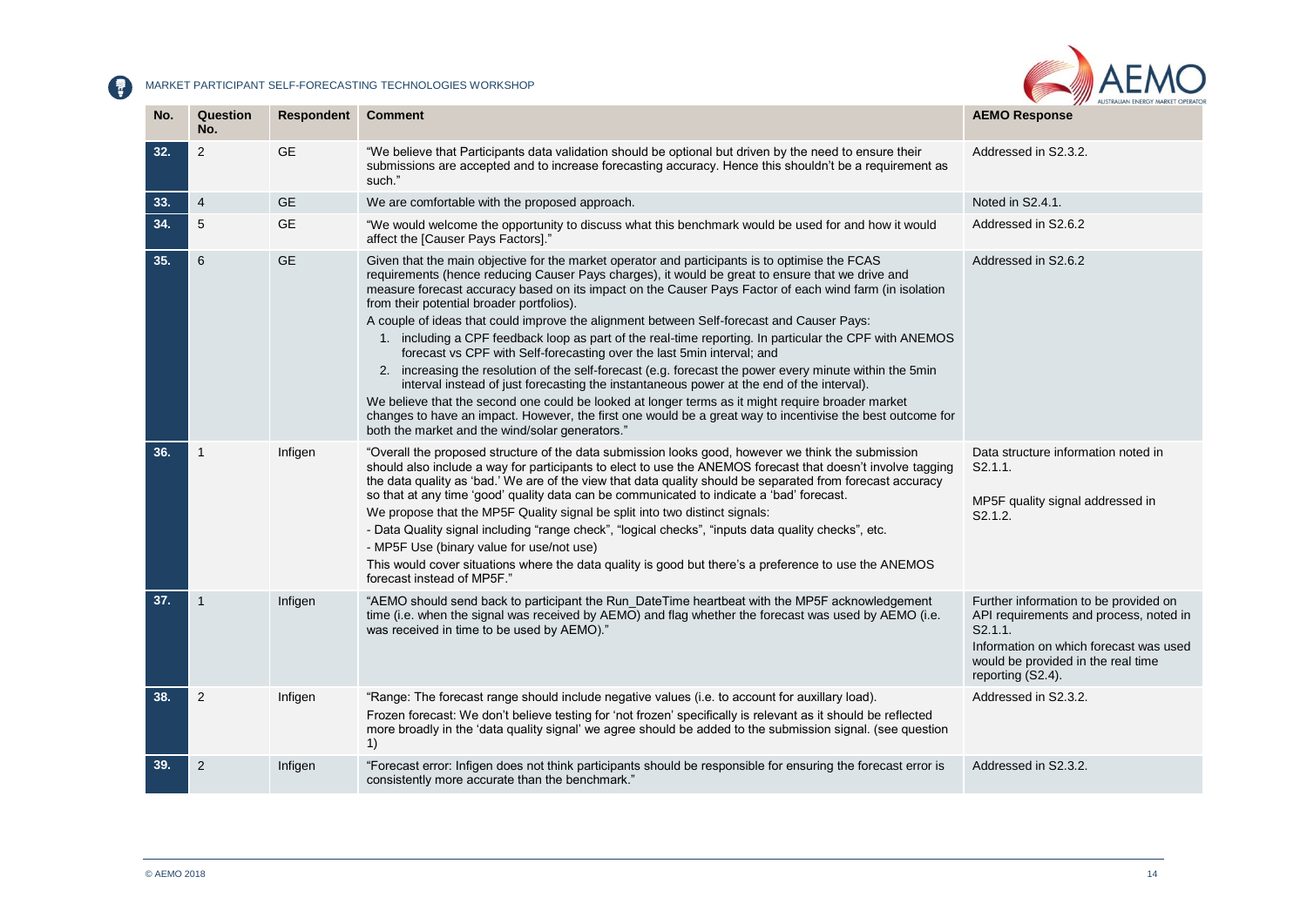

| No. | Question<br>No. | Respondent        | <b>Comment</b>                                                                                                                                                                                                                                                                                                                                                                                                                                                                                                                                                                                                                                                        | <b>AEMO Response</b>                                                                          |
|-----|-----------------|-------------------|-----------------------------------------------------------------------------------------------------------------------------------------------------------------------------------------------------------------------------------------------------------------------------------------------------------------------------------------------------------------------------------------------------------------------------------------------------------------------------------------------------------------------------------------------------------------------------------------------------------------------------------------------------------------------|-----------------------------------------------------------------------------------------------|
| 40. | 2               | Infigen           | "Benchmark: Infigen does not believe SCADA Possible Power value can be used as the forecast accuracy<br>benchmark for a range of various reasons:<br>OEM's Possible Power data does not perfectly reflect what the park possible generation is<br>believe the decision on which forecast (self-forecast or ANEMOS) is used should be made by<br>AEMO. How would AEMO access to the Possible Power data to decide which forecast is<br>consistently more accurate?<br>The Possible Power is usually not calculated at the initial MW reading measurement point<br>".Infigen's suggestion is to exclude SDC dispatch interval from the forecast performance assessment. | Addressed in S2.5.2.                                                                          |
| 41. | 3               | Infigen           | "AEMO should validate that the self-forecast performs consistently better than ANEMOS. AEMO should be<br>able to switch between ANEMOS and the self-forecast and always use the most accurate (with system<br>security priority in mind)."                                                                                                                                                                                                                                                                                                                                                                                                                            | Addressed in S2.3.2.                                                                          |
| 42. | $\overline{4}$  | Infigen           | "All information on the slide can be public the next day. It would be useful to have in addition to which<br>forecast has been used in dispatch, the reason why MP5F wasn't used when that's the case (ie signal<br>quality bad, no data received, not as accurate as AWEFS etc)"                                                                                                                                                                                                                                                                                                                                                                                     | Noted in S2.4.1.                                                                              |
| 43. | $\sqrt{5}$      | Infigen           | "Is AEMO considering including non-scheduled generators in the self-forecasting trial?"                                                                                                                                                                                                                                                                                                                                                                                                                                                                                                                                                                               | Addressed in S2.6.2.                                                                          |
| 44. | 6               | Infigen           | "As a result of this program, it would be interesting for the industry to understand the network and<br>operational benefits of better intermittent generation forecasting (e.g impact on frequency and regulation<br>requirements)."                                                                                                                                                                                                                                                                                                                                                                                                                                 | AEMO intends to publish findings to the<br>market following the proof of concept.             |
| 45. | $6\,$           | Infigen           | "The primary driver for wind farms implementing a forecast shouldn't be the reduction in FCAS cost but the<br>added benefit to system security. (slide 9)"                                                                                                                                                                                                                                                                                                                                                                                                                                                                                                            | AEMO notes this comment.                                                                      |
| 46. | 6               | Infigen           | "Can you confirm the long-term aim is to use self-forecast for pre-dispatch as well?"                                                                                                                                                                                                                                                                                                                                                                                                                                                                                                                                                                                 | PD is out of scope of the current MP5F<br>project.                                            |
| 47. | 6               | Infigen           | "Will data sent to AEMO more than 5 minutes before a DI (for that DI) be used?"                                                                                                                                                                                                                                                                                                                                                                                                                                                                                                                                                                                       | Further information to be provided on<br>API requirements and process, noted in<br>$S2.1.1$ . |
| 48. | 1               | Neoen             | "Looks good"                                                                                                                                                                                                                                                                                                                                                                                                                                                                                                                                                                                                                                                          | Noted in S2.1.1.                                                                              |
| 49. | 2               | Neoen             | "I'm concerned about the "frozen" check. I think it has a high chance of a false positive. AEMO's<br>performance check of MP5F could pick up a legitimately frozen forecast."                                                                                                                                                                                                                                                                                                                                                                                                                                                                                         | Addressed in S2.3.2.                                                                          |
| 50. | $\overline{4}$  | Neoen             | The self-forecast is technically private data. More thought on this required.                                                                                                                                                                                                                                                                                                                                                                                                                                                                                                                                                                                         | Addressed in S2.4.2.                                                                          |
| 51. | 5               | Neoen             | "I would prefer active power, and don't benchmark periods with a semi dispatch cap. That creates problems<br>if units are frequently constrained though."                                                                                                                                                                                                                                                                                                                                                                                                                                                                                                             | Addressed in S2.5.2.                                                                          |
| 52. | $\mathbf 1$     | Proa<br>Analytics | "Proa is happy with the proposed data submission requirements."                                                                                                                                                                                                                                                                                                                                                                                                                                                                                                                                                                                                       | Noted in S2.1.1.                                                                              |
| 53. | $\mathbf 1$     | Proa<br>Analytics | "We would like to see more details on the proposed authentication and receipt of submission procedures."                                                                                                                                                                                                                                                                                                                                                                                                                                                                                                                                                              | Further information to be provided on<br>API requirements and process, noted in<br>S2.1.1.    |
| 54. | 2               | Proa<br>Analytics | "Proa is satisfied with the proposed validations."                                                                                                                                                                                                                                                                                                                                                                                                                                                                                                                                                                                                                    | Noted in S2.3.1.                                                                              |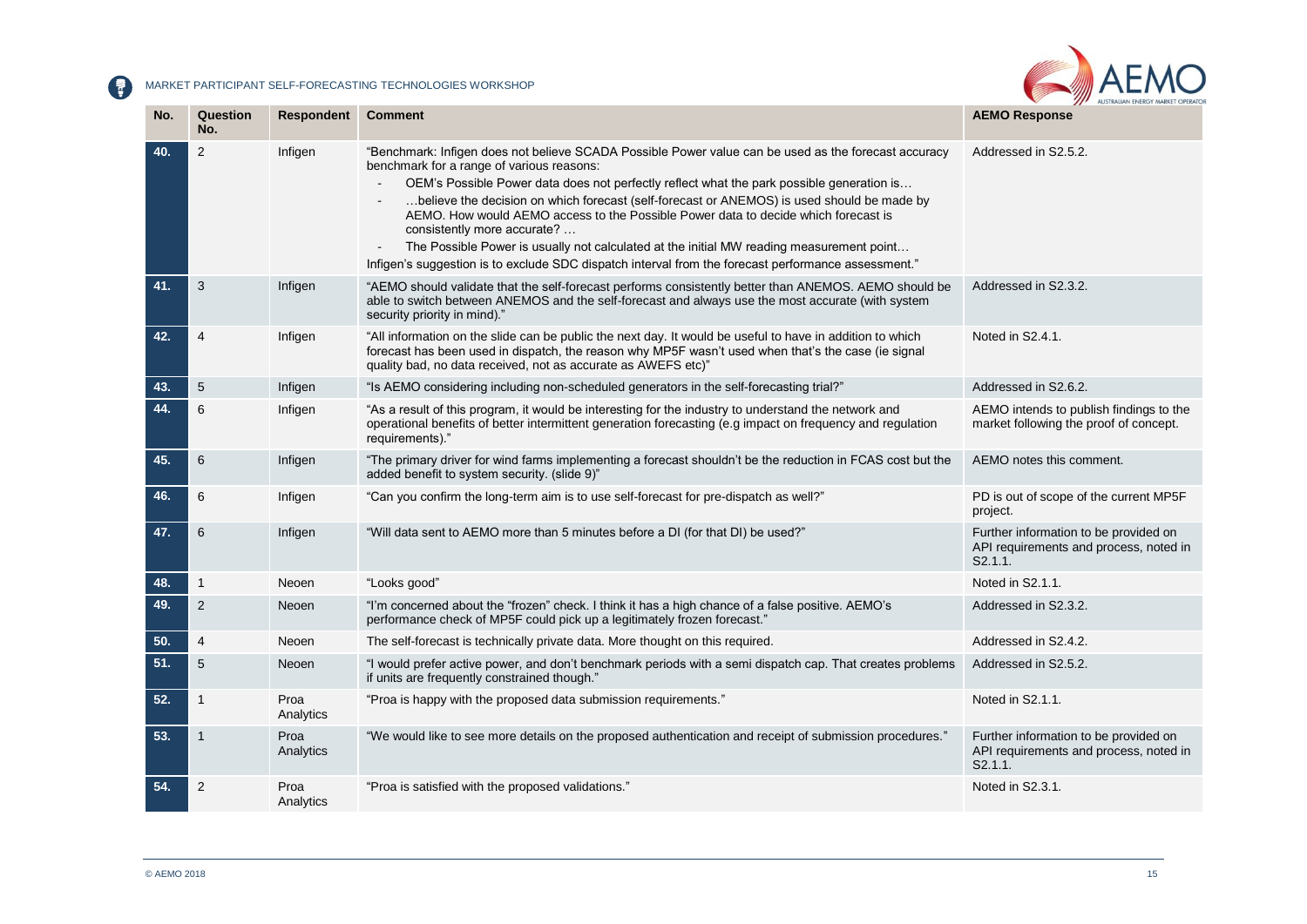

| No. | Question<br>No. | Respondent           | <b>Comment</b>                                                                                                                                                                                                                                                                                                                                                                                                                                                                                                                                                                                                                   | <b>AEMO Response</b>                                     |
|-----|-----------------|----------------------|----------------------------------------------------------------------------------------------------------------------------------------------------------------------------------------------------------------------------------------------------------------------------------------------------------------------------------------------------------------------------------------------------------------------------------------------------------------------------------------------------------------------------------------------------------------------------------------------------------------------------------|----------------------------------------------------------|
| 55. | 4               | Proa<br>Analytics    | "Proa supports transparency in self-forecasts. We see no adverse commercial impacts to publishing<br>forecast information on the next day, and we are happy to for all the information on slide 19 to be<br>published."                                                                                                                                                                                                                                                                                                                                                                                                          | Noted in S2.4.1.                                         |
| 56. | $\overline{4}$  | Proa<br>Analytics    | "We suggest a 30 day period for the Rolling Forecast Error, although 7 day would also be suitable."                                                                                                                                                                                                                                                                                                                                                                                                                                                                                                                              | Addressed in S2.4.2.                                     |
| 57. | 5               | Proa<br>Analytics    | "As a general principle, Proa supports performance measurements using actual measurements where<br>possible. In this case, however, we do not object to using SCADA Possible Power to calculate the<br>performance benchmarks."                                                                                                                                                                                                                                                                                                                                                                                                  | Noted in S2.5.1.                                         |
| 58. | 6               | Proa<br>Analytics    | "Proa believes this is an important project for the market and supports the implementation of self-<br>forecasting by participants."                                                                                                                                                                                                                                                                                                                                                                                                                                                                                             | AEMO notes support.                                      |
| 59. | 1               | Senvion<br>Australia | "Currently our wind farm control systems are not exposed to public internet and remote access via secure<br>VPNs. Please consider Cyber security aspects associated with proposed IT Interface."                                                                                                                                                                                                                                                                                                                                                                                                                                 | Addressed in S2.1.2                                      |
| 60. |                 | Senvion<br>Australia | "We have no web API available in either the wind farm SCADA. It would have to be developed at<br>additional cost and time if required. Comprehensive technical manual and technical support should be<br>available from AEMO if this interface is to be developed."                                                                                                                                                                                                                                                                                                                                                              | Noted S2.1.1.                                            |
| 61. |                 | Senvion<br>Australia | "Senvion believes strongly that existing AEMO to generator interfaces should be used to provide any new<br>data points. Specifically the existing NSP (DNP3 SCADA) interface or the existing Marketing/Bidding<br>database interface (MMS interface)."                                                                                                                                                                                                                                                                                                                                                                           | Noted in S2.1.2.                                         |
| 62. | 5               | Senvion<br>Australia | "Senvion have found that the possible power signal (provided as (current time) "capable active power" in<br>the Senvion SCADA system and using this as a forecast of power output 5 minutes ahead in time) is<br>generally accurate to within a reasonable confidence interval. Senvion may be able to share analysis with<br>AEMO on a confidential basis. Future Senvion SCADA software versions seek to improve the accuracy of<br>the "capable active power" signal. Analysis has shown that the current available power signal is most<br>inaccurate when prevailing weather conditions cause a sudden drop in wind speed." | AEMO welcomes the Senvion analysis<br>on Possible Power. |
| 63. | $\mathbf{1}$    | Solcast              | "Solcast strongly supports the use of a Web API for the forecast submissions. "                                                                                                                                                                                                                                                                                                                                                                                                                                                                                                                                                  | Noted S2.1.1.                                            |
| 64. |                 | Solcast              | "The AEMO web API must be secured with token encryption  API messages need to be 'signed' each<br>way.<br>Usage of a non-SCADA system is not without risk.  Security (based primarily on education of API users)<br>is a key concern here, but is primarily due to risky behaviour by the API users with their API keys."                                                                                                                                                                                                                                                                                                        | Noted S2.1.1.                                            |
| 65. | 3               | Solcast              | ""Benchmarks" are not clear."                                                                                                                                                                                                                                                                                                                                                                                                                                                                                                                                                                                                    | Addressed in S2.3.2                                      |
| 66. | 3               | Solcast              | "Solcast suggests that a persistence forecast be utilised for solar forecasts; meaning that the benchmark<br>forecast uses the current observed power output value from the farm (total MW) as the forecast at t+5min."                                                                                                                                                                                                                                                                                                                                                                                                          | Noted in S2.2.1.                                         |
| 67. | 3               | Solcast              | "The definition of 'consistently worse' needs to be clarified. Particularly, if persistence is selected as a<br>benchmark, not all forecasts will outperform persistence under all conditions."                                                                                                                                                                                                                                                                                                                                                                                                                                  | Noted in S2.2.1.                                         |

**The State**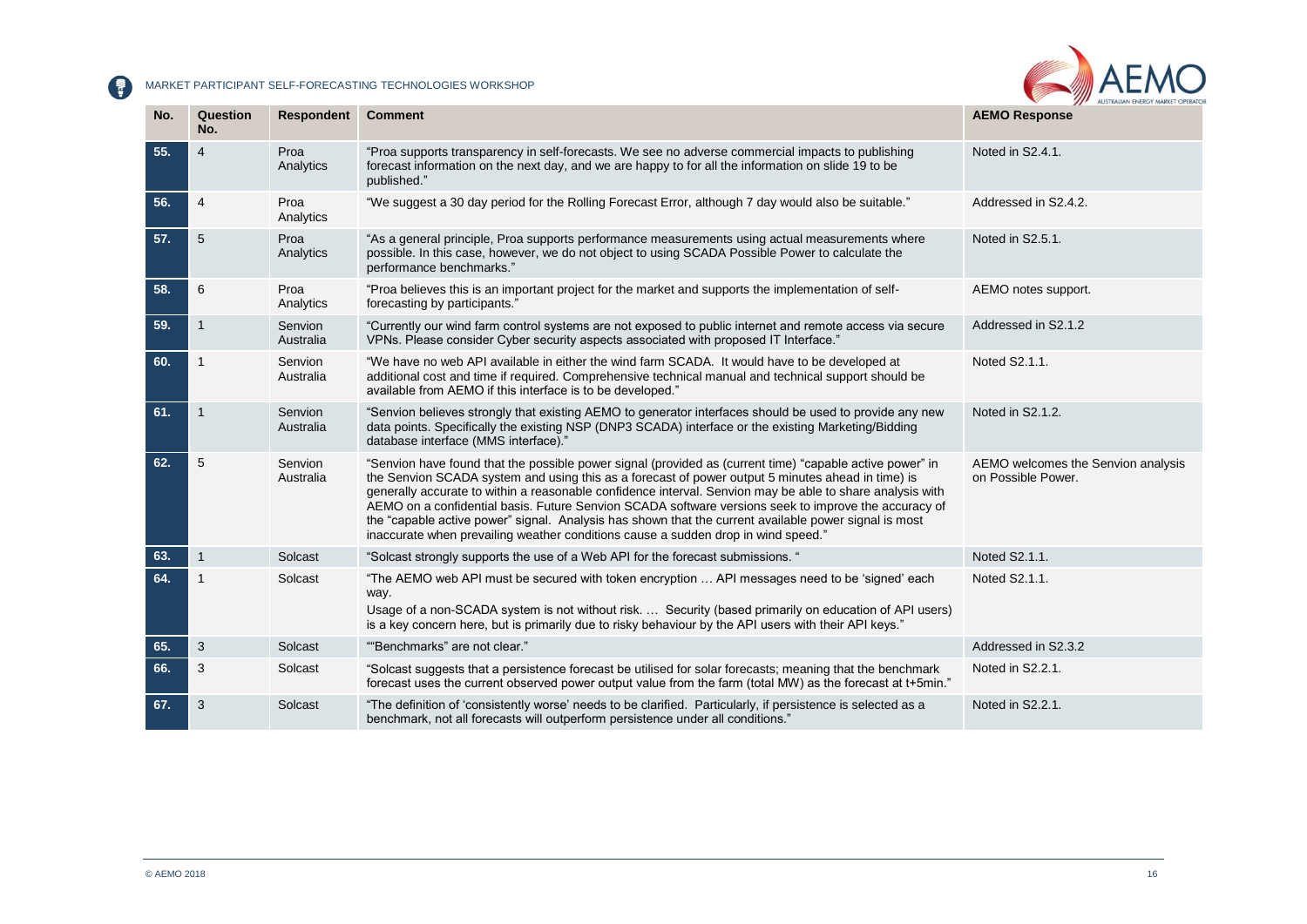

| No. | Question<br>No. | Respondent                    | <b>Comment</b>                                                                                                                                                                                                                                                                                                                                                                                                                                                                                                                                                                                                                                                                            | <b>AEMO Response</b>                                                                              |
|-----|-----------------|-------------------------------|-------------------------------------------------------------------------------------------------------------------------------------------------------------------------------------------------------------------------------------------------------------------------------------------------------------------------------------------------------------------------------------------------------------------------------------------------------------------------------------------------------------------------------------------------------------------------------------------------------------------------------------------------------------------------------------------|---------------------------------------------------------------------------------------------------|
| 68. | 3               | Solcast                       | "MAE as a metric will have issues with non-stationarity due to changes in sun intensity with time of day for<br>solar forecasting errors. Larger errors will be more common during the middle of the day, with smaller<br>absolute errors in the evening. Modern solar forecasting evaluations use a skill score (S) calculation,<br>computed as:<br>S = 1 - (RMSE_self-forecast / RMSE_peristence-forecast)<br>This can be further explored in the provided manuscript:<br>http://coimbra.ucsd.edu/publications/papers/2013_Inman_Pedro_Coimbra.pdf"                                                                                                                                     | Noted in S2.2.1.                                                                                  |
| 69. | $\overline{4}$  | Solcast                       | "Solcast does not recommend publication of the participant self-forecast, as this is not aligned with industry<br>standards, and exposes forecast vendors to unsolicited third-party reviews of their performance which<br>could be cherry-picked by competitors."                                                                                                                                                                                                                                                                                                                                                                                                                        | Addressed in S2.4.2.                                                                              |
| 70. | 5               | Suzlon<br>Energy<br>Australia | "SCADA possible power is better tag to consider and in addition if we can include tag with available turbine<br>for next 5 minutes from Wind Farm Power Plant Controller (PPC) will be beneficial. As PPC will be able to<br>predict most of the Scheduled activity which is going to happen for next 5 minutes. Eg: Pitch<br>Lubrication, Pitch Safety Test, Cable auto unwind."                                                                                                                                                                                                                                                                                                         | Noted in S2.5.1.                                                                                  |
| 71. | $\mathbf 1$     | Tilt<br>Renewables            | "We agree that the Web API is an appropriate interface that is scalable for future needs and the data listed<br>is suitable."                                                                                                                                                                                                                                                                                                                                                                                                                                                                                                                                                             | Noted in S2.1.1.                                                                                  |
| 72. | $\mathbf{1}$    | Tilt<br>Renewables            | "ECM at present lists "Estimated Power" under "Wind farm SCADA to AEMO", as an optional signal. If<br>AEMO doesn't intend to use this signal, the ECM needs to be modified to remove it, and potentially add the<br>MP5F in some form. OEMs and others may be developing systems based on the ECM."                                                                                                                                                                                                                                                                                                                                                                                       | SCADA Estimated Power is optional in<br>ECM. It will be reviewed in the next<br>ECM consultation. |
| 73. | $\mathbf 1$     | Tilt<br>Renewables            | "Authentication is a key issue that we would like to see further information on - what this requires us to do,<br>and how participant security is assured. We would also like further information on the response from the<br>Web API - e.g. "ok", "malformed request", "authentication failed" etc.<br>Also, would this be accessible only through a MarketNet connection, or directly from the Internet? Our<br>preference is directly from the Internet to simplify interactions with the providers of the forecast, as long as<br>the authentication is sufficient."                                                                                                                  | Further information to be provided on<br>API requirements and process, noted in<br>S2.1.1.        |
| 74. | $\overline{2}$  | Tilt<br>Renewables            | "To ensure consistency between participants, we propose that AEMO does not specify the validations<br>required by the participant but instead does its own validation. The "not use" flag is still of value if the<br>participant identifies an issue (for any reason) with its own forecast, but its systems still make a<br>submission."                                                                                                                                                                                                                                                                                                                                                | Addressed in S2.3.2.                                                                              |
| 75. | $\overline{2}$  | Tilt<br>Renewables            | "It would be useful to the participant for AEMO to provide a list of suggested validations to the participant,<br>but not to rely on the participant to implement them."                                                                                                                                                                                                                                                                                                                                                                                                                                                                                                                  | Noted in S2.2.1                                                                                   |
| 76. | $\overline{2}$  | Tilt<br>Renewables            | "We strongly disagree with the requirements on the participant to benchmark performance:<br>We consider a 15-minute window (only 3 samples) to be too short for benchmarking<br>We consider Possible Power to be a poor benchmark, as it varies between turbine models and can be<br>particularly poor for old models (especially around high-wind cutout etc.).  Instead, we suggest: Compare<br>the dispatch level to the actual MW, to catch when the forecast was too high. It's not possible to assess if<br>the forecast was too low, but you can rely on the participant losing revenue when capped to a forecast that<br>is too low as a strong incentive to get it high enough." | 15-minute MAE is notes in S2.2.1.<br>Possible Power addressed in S2.5.2.                          |
| 77. | 3               | Tilt<br><b>Renewables</b>     | "We believe AEMO should implement all the validation rules regardless of what the participant may or may<br>not be doing, and that AEMO should implement any performance validation itself using the methodology."                                                                                                                                                                                                                                                                                                                                                                                                                                                                        | Addressed in S2.3.2.                                                                              |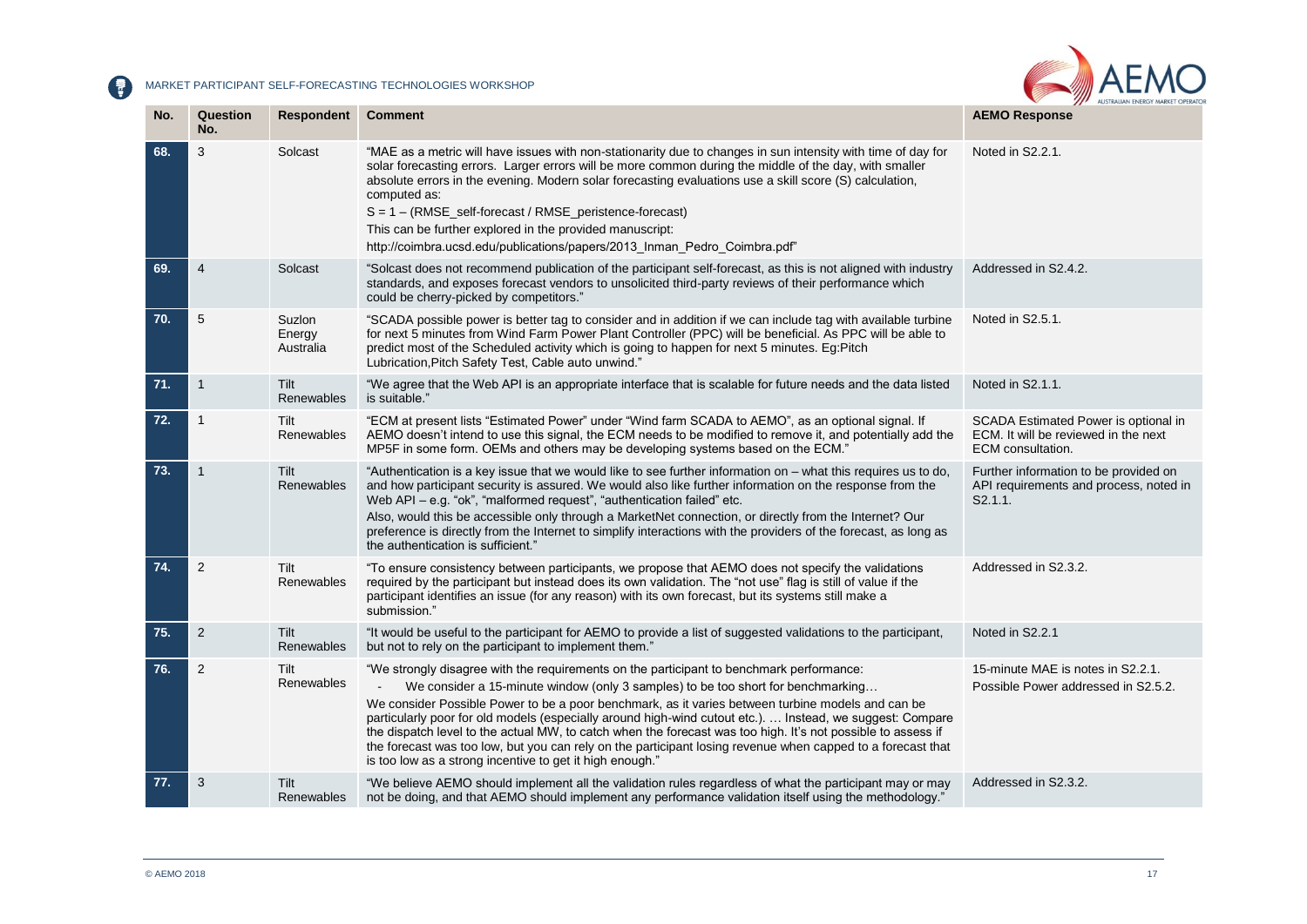

| No. | Question<br>No. | Respondent                | <b>Comment</b>                                                                                                                                                                                                                                                                                                                               | <b>AEMO Response</b>                                                                                                                                                          |
|-----|-----------------|---------------------------|----------------------------------------------------------------------------------------------------------------------------------------------------------------------------------------------------------------------------------------------------------------------------------------------------------------------------------------------|-------------------------------------------------------------------------------------------------------------------------------------------------------------------------------|
| 78. | 3               | Tilt<br>Renewables        | "As well as notification of which forecast was used by AEMO, we would like an indication of the reason for<br>its rejection, including the metric it was benchmarked against if appropriate."                                                                                                                                                | Reason for rejection metric addressed<br>in S2.4.2.                                                                                                                           |
| 79. | 3               | Tilt<br>Renewables        | "The definition of "Mean Absolute Error" needs to be further defined to say the timeframe it refers to – is it<br>the last 1-min average of the Actual MW, or a snapshot (e.g. INITIALMW)?"                                                                                                                                                  | Instantaneous active power measured<br>at dispatch time. Addressed in S2.2.2.                                                                                                 |
| 80. | 3               | Tilt<br>Renewables        | "AEMO needs to be very clear about the "forecast stuck" rules, as these could be difficult for solar farms,<br>when at maximum or minimum output, and limits local to the windfarm that may appear the forecast is<br>stuck need to be considered."                                                                                          | Addressed in S2.3.2.                                                                                                                                                          |
| 81. | $\overline{4}$  | <b>Tile</b><br>Renewables | "For public reporting: we would find useful a series of rolling forecast performance indicators – e.g. 15 min,<br>1 hr, 1 day, 1 month, etc, for ready review of performance, and for comparison with other participants. We<br>suggest that AEMO could publish all of the information listed on slide 19 in the interests of transparency." | Addressed in S2.4.2.                                                                                                                                                          |
| 82. | $\mathbf 1$     | <b>UNSW</b>               | "The format appears reasonable a probability index would also be useful to include  along with the<br>variables that were used to create the power forecast e.g. wind speed, wind direction, GHI etc."                                                                                                                                       | Data structure noted in S2.1.1.<br>Probabilistic forecasts addressed in<br>S <sub>2.1.2</sub> .                                                                               |
| 83. | $\overline{2}$  | <b>UNSW</b>               | "Probabilistic forecasting of solar irradiation would reduce the uncertainty/certainty associated with a<br>forecast, which in turn assists in validation of the forecast."                                                                                                                                                                  | If the participant deems that<br>probabilistic forecasting will assist with<br>determine the quality of their forecast,<br>then they may use this metric. Noted in<br>S2.1.1. |
| 84. | 2               | <b>UNSW</b>               | "One aspect in the validations that is also missed is any sudden event, as if only validating on a 15 minute<br>MAE, you aren't looking at a long time frame. You would also look at RMSE to capture how well the<br>forecast is capturing the sudden events."                                                                               | Noted in S2.2.1.                                                                                                                                                              |
| 85. | 3               | <b>UNSW</b>               | "The validation rules for accepting a forecast seem reasonable."                                                                                                                                                                                                                                                                             | Noted in S2.3.1.                                                                                                                                                              |
| 86. | $\overline{4}$  | <b>UNSW</b>               | "ANEMOS forecast and rolling forecast error"                                                                                                                                                                                                                                                                                                 | Noted in S2.4.1.                                                                                                                                                              |
| 87. | 5               | <b>UNSW</b>               | "Seeing as the forecast is a prediction (or prediction interval) of possible power using that value as a<br>benchmark for validation would seem reasonable.                                                                                                                                                                                  | Noted in S2.5.1.                                                                                                                                                              |
| 88. | 6               | <b>UNSW</b>               | "AEMO could actually make use of the self-participant forecasts to create their own blended forecast<br>model."                                                                                                                                                                                                                              | AEMO notes this.                                                                                                                                                              |
| 89. |                 | <b>UniSA</b>              | "The format appears reasonable  some estimates of quantiles apart from just the 50th would also be<br>useful to include  along with the variables that were used to create the power forecast (e.g. wind speed,<br>wind direction, GHI, ambient temperature etc)."                                                                           | Data structure noted in S2.1.1.<br>Probabilistic forecasts addressed in<br>S2.1.2.                                                                                            |

**COL**